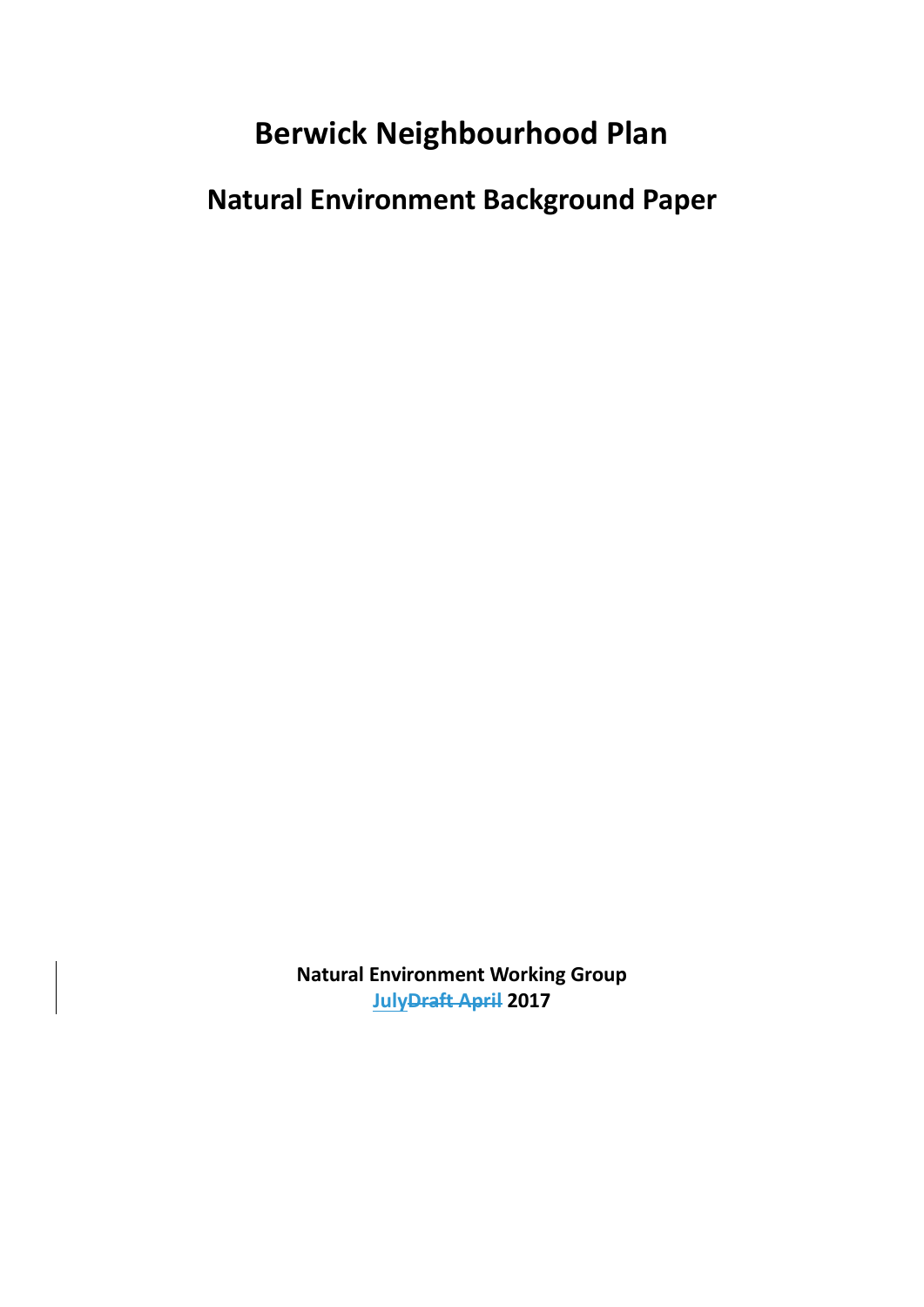# **Contents**

| 1. | Background                                | 3                       |
|----|-------------------------------------------|-------------------------|
| 2. | Strategic planning context                | $\mathbf{x}$            |
| 3. | Other strategies and plans                | $\overline{\mathbf{x}}$ |
| 4. | Environmental designations                | $\overline{\mathbf{x}}$ |
| 5. | Feedback                                  | $\overline{\textbf{x}}$ |
| 6. | Natural Environment vision and objectives | $\mathbf{x}$            |
| 7. | Planning policy options                   | $\overline{\mathbf{x}}$ |
| 8. | Potential community actions               |                         |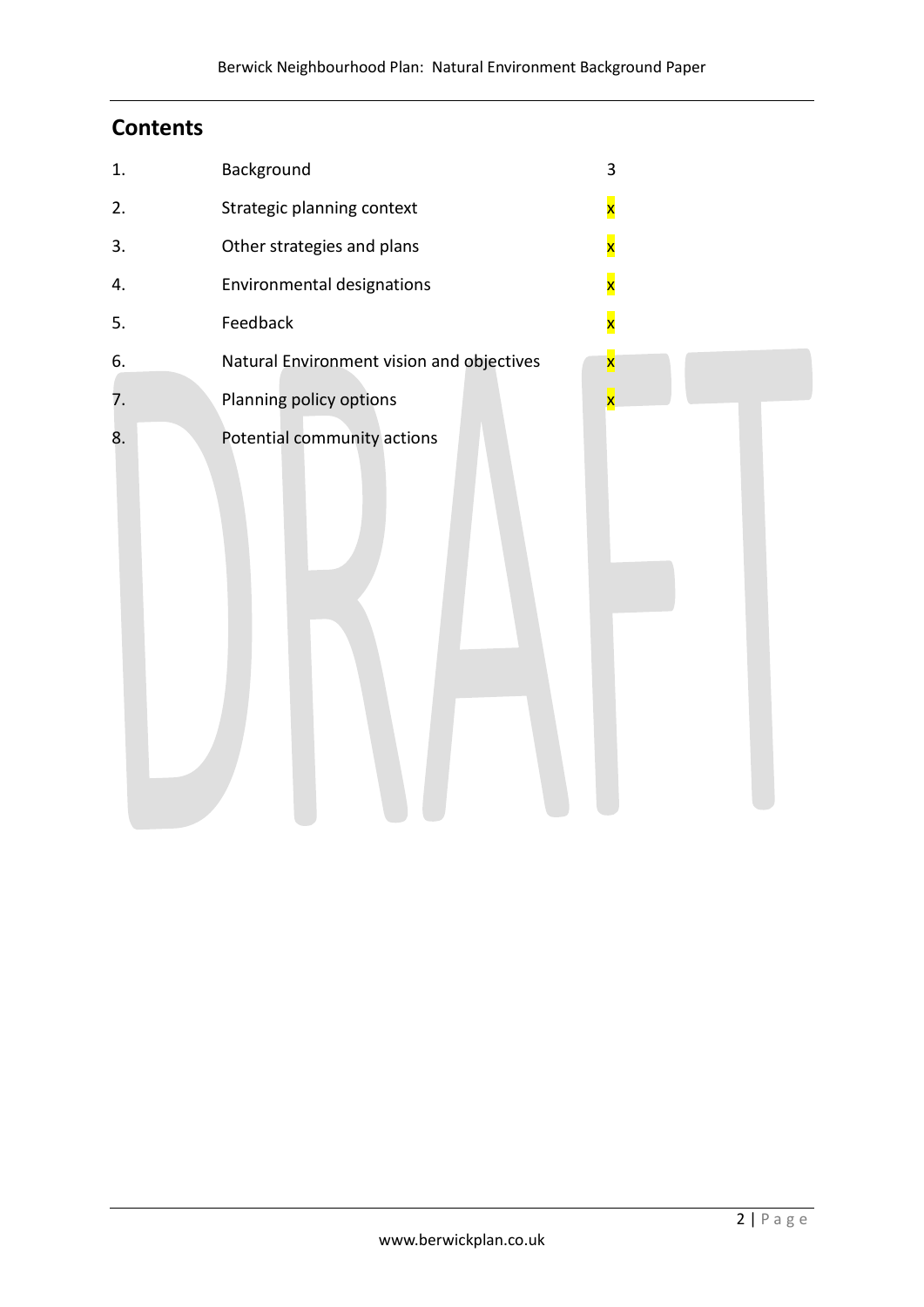# **1. Background**

- 1.1 This document is one in a series of background papers prepared by the Berwick Neighbourhood Plan Working Groups. It sets out the relevant national and local policy and guidance that is informing the Berwick Neighbourhood Plan. The background paper also identifies and explains the relevant evidence base, feedback from early engagement and identifies a series of options for planning policies and community actions to address the issues that have been identified.
- 1.2 The Natural Environment Working Group aims to support the delivery of the Neighbourhood Plan vision for Berwick by proposing policies and community actions which aim to conserve and enhance the important natural environment of the Plan area.
- 1.3 The draft Neighbourhood Plan vision statement (December 2016), defines how the Neighbourhood Plan area will look in 2032 and identifies a number of areas of relevance to the natural environment topic:
	- 'A border town bridging England and Scotland benefiting from a plethora of historic attractions, river/waterfront activities and the surrounding natural environment which provide a playground for outdoor adventure, history buffs, walkers, cyclists and naturalists';
	- 'A wonderful and unique place; a historic walled town, riverside and coastal neighbourhood all in one. It is a place thronged with people accessing the museums, theatre, festivals, cliff top paths, seaside parades and beautiful countryside with something happening almost every night of the week'.
- 1.4 The main areas covered by this background paper are:
	- The national and local policy context for the natural environment;
	- An overview of other relevant documents and evidence;
	- Environmental designations that cover the Plan area;
	- Consideration of feedback received as part of the early engagement on the Plan;
	- Draft vision and objectives for the natural environment elements of the Plan;
	- Planning policy options; and
	- Options for community actions.
	- 1.5 As part of the consultation which will take place during 2017 we are inviting comments on the issues identified within this background paper. Comments can be made in the following ways:
		- By completing the online questionnaire via the link at Berwick-TC-GOV.UK
		- By submitting a comment via http://www.berwickplan.co.uk/
		- By email to[: consult@berwick-tc.gov.uk](mailto:consult@berwick-tc.gov.uk)
		- By letter to: Berwick Town Council, The Arch Workspace, Boarding School Yard, 90 Marygate, Berwick-upon-Tweed TD15 1BN
		- ◦

1.6 Comments must be submitted by the published date.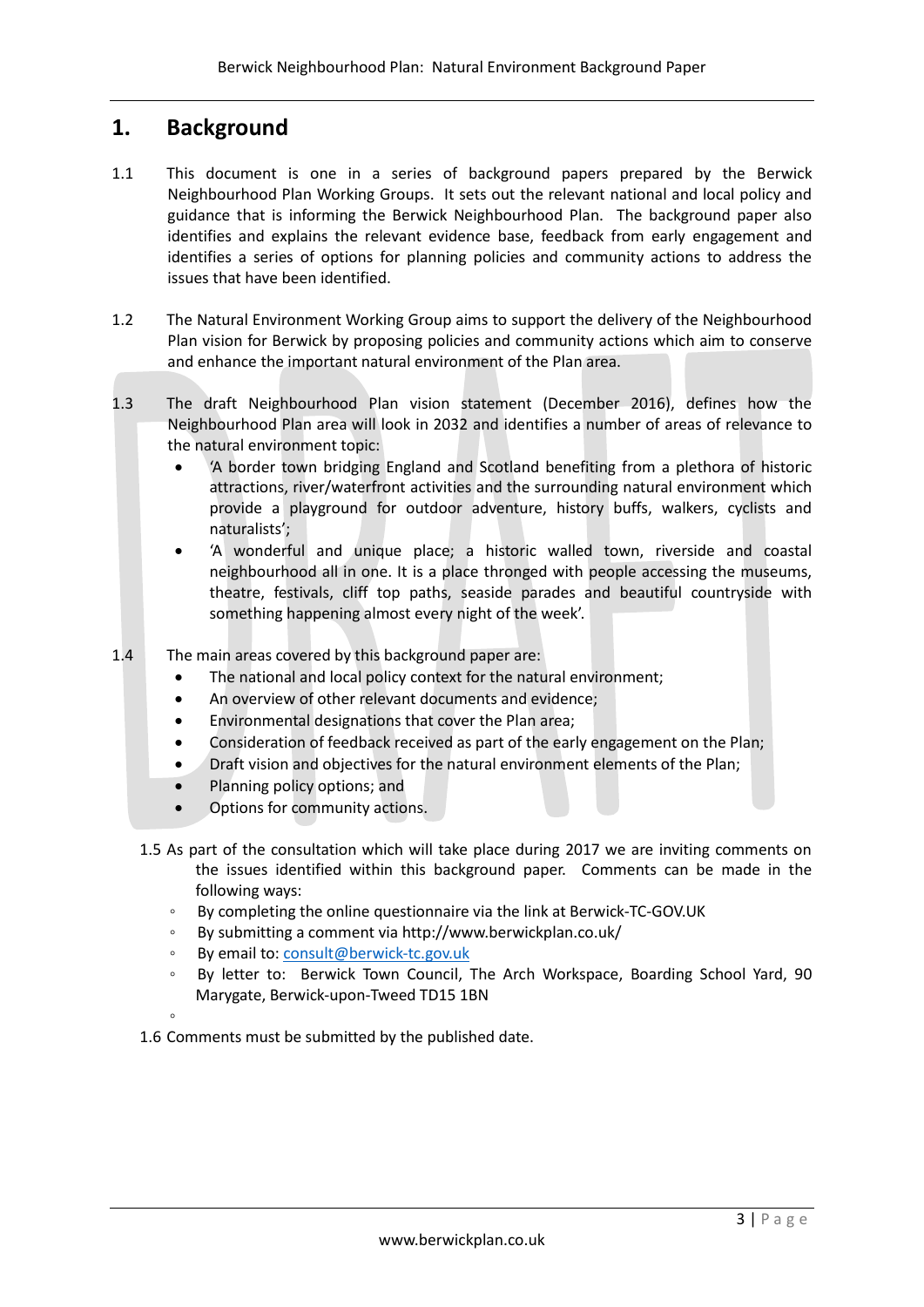# **2. Strategic Planning Context**

# **Background**

- 2.1 As they are part of the Development Plan, Neighbourhood Plans have to be prepared in line with legal requirements. The way in which Neighbourhood Plans are prepared and the policies they contain will be tested by an Independent Examiner. In order to pass an examination and proceed to referendum, Neighbourhood Plans must meet a number of 'basic conditions', to ensure they are legally compliant they must:
	- Have regard to national planning policy and guidance;
	- Be in general conformity with the strategic policies of the Local Plan;
	- Contribute to sustainable development; and
	- Be compatible with European obligations.

# **National planning policy and guidance**

- 2.2 National planning policy and guidance is set out in the National Planning Policy Framework (NPPF) and National Planning Practice Guidance (NPPG) respectively. The NPPF is clear that the purpose of the planning system is to contribute to the achievement of the three dimensions of sustainable development: economic, social and environmental. These roles should not be undertaken in isolation, because they are mutually dependent.
- 2.3 One of the core planning principles of the NPPF is that the planning system should contribute to conserving and enhancing the natural environment and reducing pollution, in addition, that allocations of land for development should prefer land of lesser environmental value.

#### 2.4 Paragraph 109 of the NPPF states:

*'The planning system should contribute to and enhance the natural and local environment by:*

- *protecting and enhancing valued landscapes, geological conservation interests and soils;*
- *recognising the wider benefits of ecosystem services;*
- *minimising impacts on biodiversity and providing net gains in biodiversity where possible, contributing to the Government's commitment to halt the overall decline in biodiversity, including by establishing coherent ecological networks that are more resilient to current and future pressures;*
- *preventing both new and existing development from contributing to or being put at unacceptable risk from, or being adversely affected by unacceptable levels of soil, air, water or noise pollution or land instability; and*
- *remediating and mitigating despoiled, degraded, derelict, contaminated and unstable land, where appropriate.'*
- 2.5 Paragraph 110 highlights that when preparing plans to meet development needs, the aim should be to minimise pollution and other adverse effects on the local and natural environment and that plans should allocate land with the least environmental or amenity value. With paragraph 111 identifying that plans and decisions on applications should encourage the effective use of land by re-using land that has been previously developed, provided it is not of a high environmental value.
- 2.6 Paragraph 113 requires local planning authorities to set criteria based policies against which development proposals on or affecting protected wildlife or geodiversity sites or landscape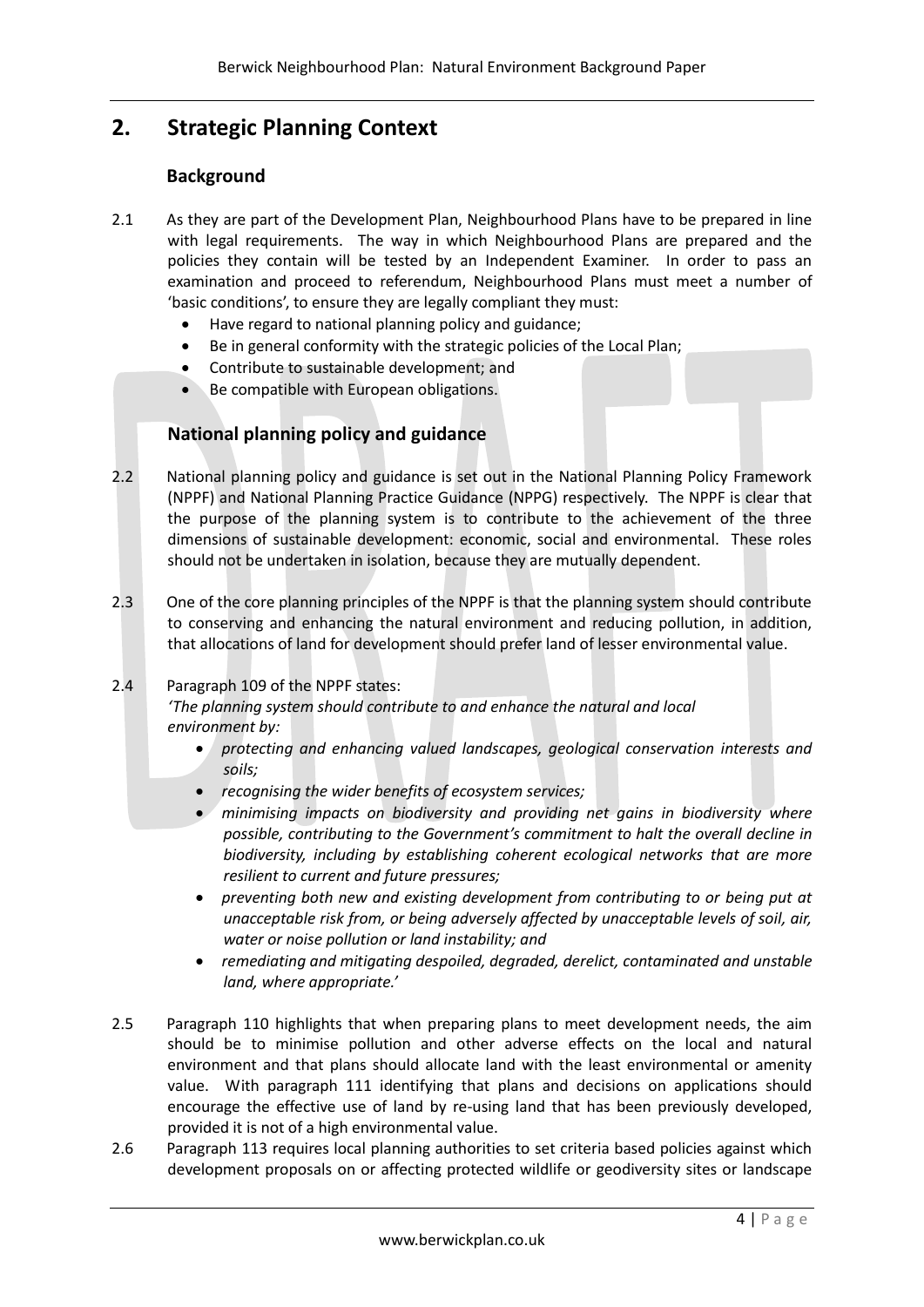areas will be assessed against. In addition, that distinctions should be made between the hierarchy of international, national and locally designated sites, so that protection is commensurate with their status and gives appropriate weight to their importance and the contribution that they make to wider ecological networks.

- 2.7 Paragraph 114 requires local planning authorities to:
	- *'set out a strategic approach in their Local Plans, planning positively for the creation, protection, enhancement and management of networks of biodiversity and green infrastructure; and*
	- *maintain the character of the undeveloped coast, protecting and enhancing its distinctive landscapes, particularly in areas defined as Heritage Coast, and improve public access to and enjoyment of the coast.'*
- 2.8 With regard to ensuring that development minimises impacts on biodiversity and geodiversity, paragraph 117 requires planning policies to:
	- *'plan for biodiversity at a landscape-scale across local authority boundaries;*
	- *identify and map components of the local ecological networks, including the hierarchy of international, national and locally designated sites of importance for biodiversity, wildlife corridors and stepping stones that connect them and areas identified by local partnerships for habitat restoration or creation;*
	- *promote the preservation, restoration and re-creation of priority habitats, ecological networks and the protection and recovery of priority species populations, linked to national and local targets, and identify suitable indicators for monitoring biodiversity in the plan;*
	- *aim to prevent harm to geological conservation interests; and*
	- *where Nature Improvement Areas are identified in Local Plans, consider specifying the types of development that may be appropriate in these areas.'*
- 2.9 Paragraph 118 requires local planning authorities, when determining planning applications to aim to conserve and enhance biodiversity by applying the following principles:
	- *'if significant harm resulting from a development cannot be avoided (through locating on an alternative site with less harmful impacts), adequately mitigated, or, as a last resort, compensated for, then planning permission should be refused;*
	- *proposed development on land within or outside a Site of Special Scientific Interest likely to have an adverse effect on a Site of Special Scientific Interest (either individually or in combination with other developments) should not normally be permitted. Where an adverse effect on the site's notified special interest features is likely, an exception should only be made where the benefits of the development, at this site, clearly outweigh both the impacts that it is likely to have on the features of the site that make it of special scientific interest and any broader impacts on the national network of Sites of Special Scientific Interest;*
	- *development proposals where the primary objective is to conserve or enhance biodiversity should be permitted;*
	- *opportunities to incorporate biodiversity in and around developments should be encouraged;*
	- *planning permission should be refused for development resulting in the loss or deterioration of irreplaceable habitats, including ancient woodland and the loss of aged or veteran trees found outside ancient woodland, unless the need for, and benefits of, the development in that location clearly outweigh the loss; and*
	- *the following wildlife sites should be given the same protection as European sites:*
		- o *potential Special Protection Areas and possible Special Areas of Conservation;*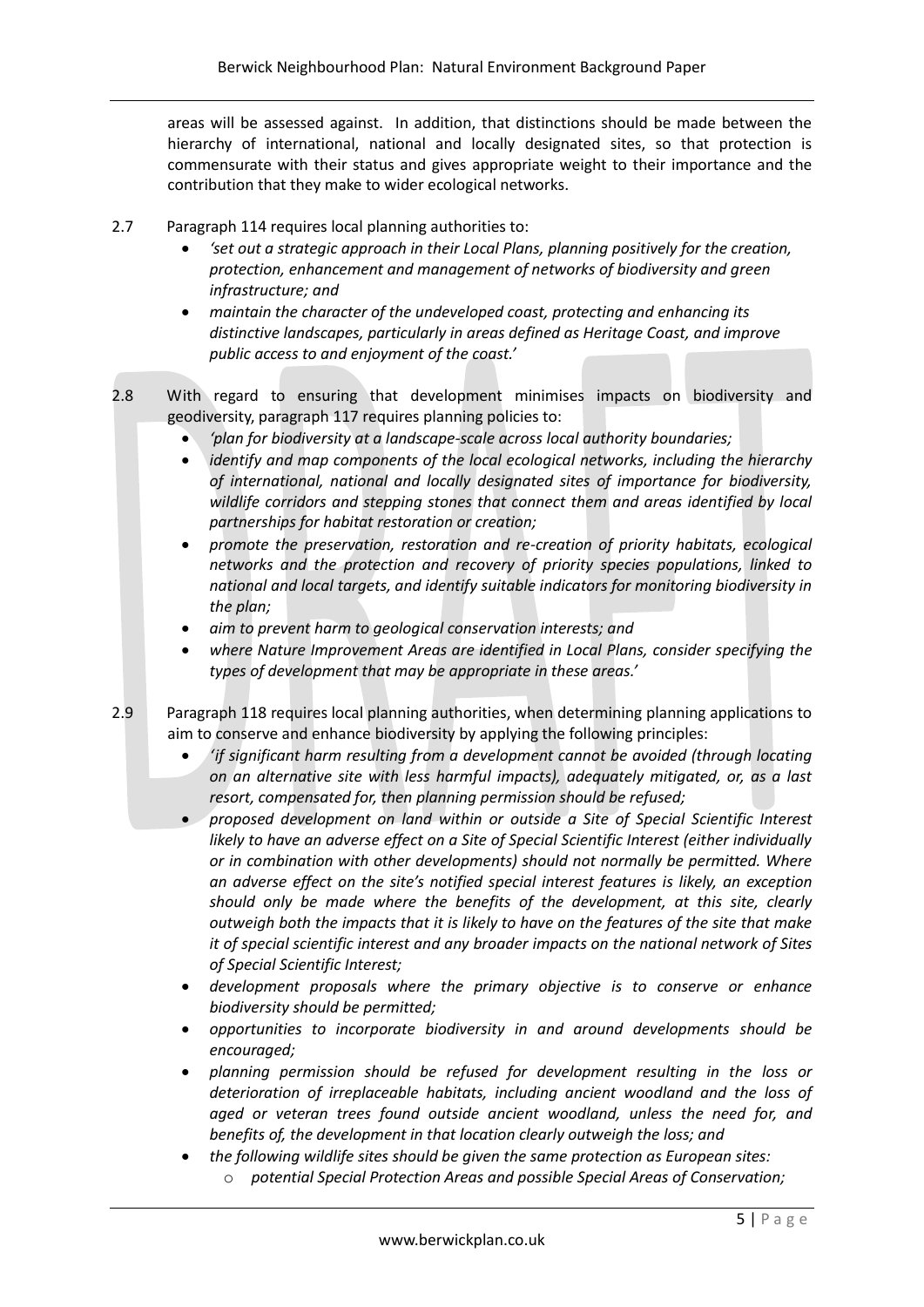- o *listed or proposed Ramsar sites;26 and*
- o *sites identified, or required, as compensatory measures for adverse effects on European sites, potential Special Protection Areas, possible Special Areas of Conservation, and listed or proposed Ramsar sites.'*
- 2.10 Section 10 of the NPPF sets out the role of the planning system to meet the challenge of climate change, flooding and coastal change. Paragraph 93 identifies that planning plays a key role in helping shape places to secure radical reductions in greenhouse gas emissions, minimising vulnerability and providing resilience to the impacts of climate change.
- 2.11 Paragraph 99 requires Local Plans to take account of climate change over the longer term, including factors such as flood risk, coastal change, water supply and changes to biodiversity and landscape, requiring that:

*'New development should be planned to avoid increased vulnerability to the range of impacts arising from climate change. When new development is brought forward in areas which are vulnerable, care should be taken to ensure that risks can be managed through suitable adaptation measures, including through the planning of green infrastructure.'*

- 2.12 With regard to flood risk, paragraph 100 highlights that inappropriate development in areas at risk of flooding should be avoided by directing development away from areas at highest risk, but where development is necessary, making it safe without increasing flood risk elsewhere. Plans are required to apply a sequential, risk based approach to the location of development to avoid where possible, flood risk to people and property and manage any residual risk, taking account of the impacts of climate change.
- **2.13** In coastal areas, paragraph 105 requires local planning authorities to take account of the UK Marine Policy Statement and marine plans and apply Integrated Coastal Zone Management across local authority and land/ see boundaries, ensuring integration of the terrestrial and marine planning regimes. Paragraph 106 requires local planning authorities to reduce risk from coastal change by avoiding inappropriate development in vulnerable areas or adding to the impacts of physical changes to the coast.

# **Local Plan**

**.** 

# Berwick upon Tweed Local Plan

- 2.14 Currently the Local Plan for Northumberland consists of the saved $<sup>1</sup>$  policies of the former</sup> Local Planning Authorities that made up Northumberland before Local Government Reorganisation in 2009. For the Berwick Neighbourhood Plan Area, these are the saved policies of the Berwick upon Tweed Local Plan (1999). Given the time that has elapsed since the preparation of the Berwick upon Tweed Local Plan and as it was prepared to cover the period up to 2006, some elements of it are out of date, therefore it does not provide a wholly appropriate strategic context for the Neighbourhood Plan.
- 2.15 Given the time that has elapsed since the preparation of the Berwick Local Plan, a number of elements of it are out of date, therefore they do not provide a wholly appropriate strategic context for the Neighbourhood Plan.

<sup>1</sup> [http://www.northumberland.gov.uk/WAMDocuments/C7737F00-2738-43F3-9D25-681033B85351\\_1\\_0.pdf?nccredirect=1](http://www.northumberland.gov.uk/WAMDocuments/C7737F00-2738-43F3-9D25-681033B85351_1_0.pdf?nccredirect=1)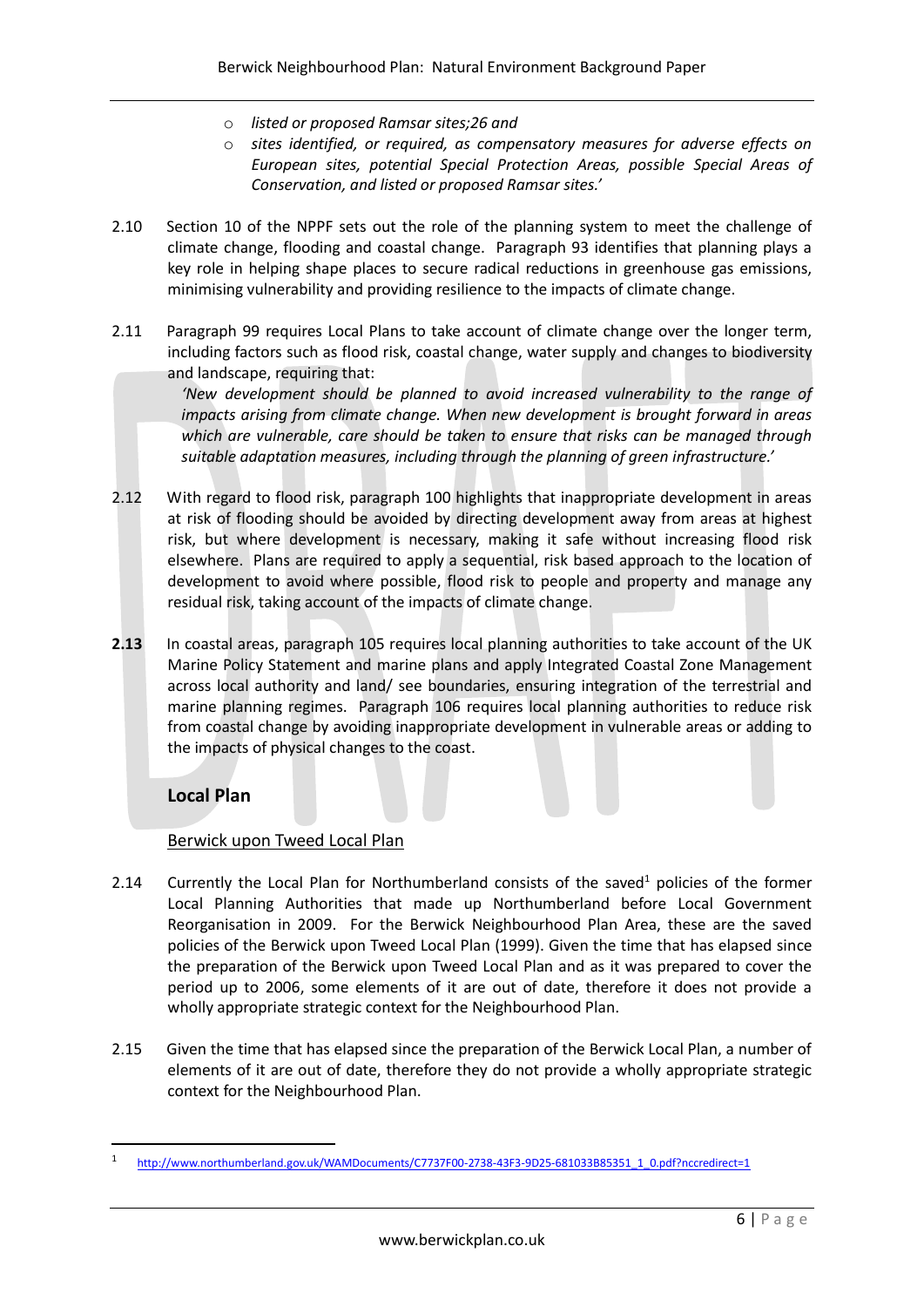- 2.16 The Local Plan clearly acknowledges the importance of the landscape and seascape of the borough, which support diverse habitats, wildlife, plants and trees. Also that the outstanding natural heritage of the borough is recognised by the number of international, national and local designations.
- 2.17 The main policies relevant to the natural environment topic are:
	- Policy F1 Environmental Wealth: Identifies that primary importance will be given to sustaining and enhancing environmental wealth, including its landscape, coast and biodiversity;
	- Policy F2 Coastal Zone: Requires that within the defined Coastal Zone, primary importance will be attached to the conservation and enhancement of the landscape and coast;
	- Policy F3 Tweed Valley: Defines areas of high landscape value within which special policies to protect the countryside apply. Development will be permitted where it is compatible with the principal objective of conserving or enhancing the natural beauty of these areas;
	- Policy F6 Special Protection Areas, Special Areas of Conservation and Ramsar Sites: Requires that development will only be permitted when: it is directly connected with or necessary to the management of the site for its nature conservation interest; it would not affect the integrity of the site; the developer can demonstrate that there are reasons of overriding public interest for the development and no alternatives are available;
	- Policy F7 National Nature Reserves and Sites of Scientific Interest: Requires that development will only be permitted when: it is directly concerned with or necessary to the management of the site for its nature conservation interest; it would not adversely affect the nature conservation interest for which the site has been designated; or no alternative site is reasonably available and the benefits of the proposed development would clearly outweighs the benefits of safeguarding the site;
	- Policy F8 Nature Conservation: Requires that development will only be permitted when: it would not significantly adversely affect the nature conservation interest for which the site has been designated; or no alternative site is reasonable available and the benefits of the proposed development would clearly outweigh the benefits of safeguarding the intrinsic nature conservation value of the site;
	- Policy F9 Wildlife: Seeks to preserve wildlife diversity across the borough;
	- Policy F10 Protected Species: Seeks to ensure that development would not significantly adversely affect protected species;
	- Policy F11 Tree Preservation Orders: Seeks to protect trees covered by Tree Preservation Orders;
	- Policy F12 Trees and Woodlands: Seeks to protect trees impacted by new development; and
	- Policy F13 Trees, Hedgerows and Woodlands: Give encouragement to new tree, hedgerow and woodland planting.

# Emerging Northumberland Core Strategy

2.18 Northumberland County Council (NCC) is currently preparing a new Local Plan which will replace the existing saved planning policies. The Core Strategy is the first Local Plan document and it will set out the strategic policies, with the subsequent Northumberland Delivery Document adding detail to the Core Strategy. The Core Strategy is expected to be adopted in December 2017. Whilst the emerging Core Strategy is not an adopted planning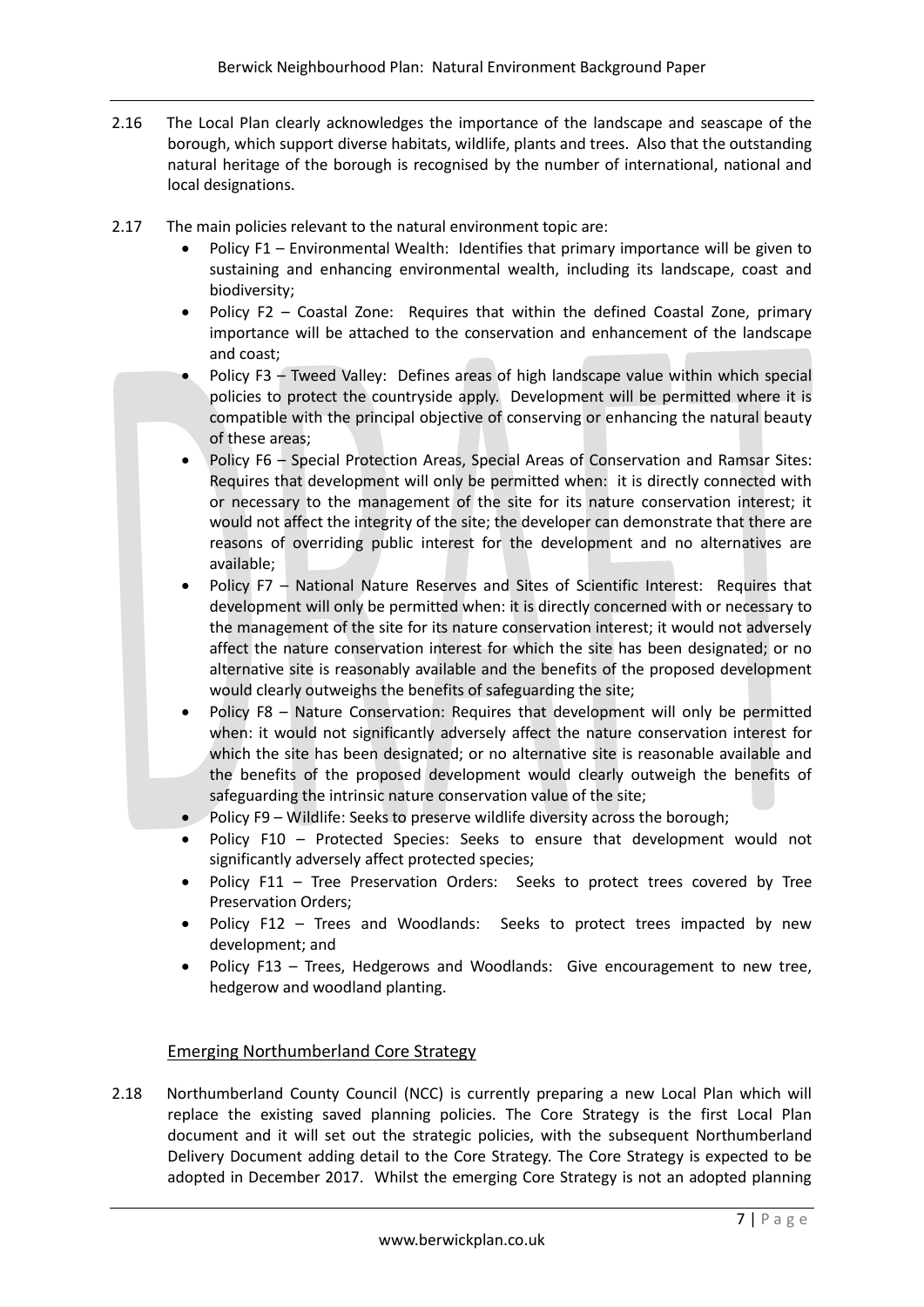document the strategic policies and associated evidence base are helping to inform the preparation of the Neighbourhood Plan.

- 2.19 Policy 1 sets out the approach to sustainable development, highlighting the presumption in favour of sustainable development. It also highlights that consideration will be given to the impact of plans and/ or proposals on:
	- Their contribution to the conservation and enhancement of Northumberland's natural environment;
	- The impact on ecosystems and how it can contribute to net gains for biodiversity and establishing a coherent and resilient ecological network;
	- How it prevents or minimises waste and makes prudent and effective use of Northumberland's available finite and renewable resources;
	- Demonstrates high quality sustainable design; and
	- Ensuring development is located in areas which are least vulnerable to climatic impacts such as flooding.
- 2.20 Policy 2 requires high quality sustainable and inclusive design, including: the creation of a distinctive environment and incorporates measures to improve the energy efficiency of the building.
- 2.21 Policy 28 sets out the strategic principles for the environment in both plan making and decision taking. It identifies that the natural environment will be conserved, protected and enhanced by:
	- Giving appropriate weight to the statutory purposes and special qualities of the hierarchy of international, national and local designated and non-designated nature and historic conservation sites and their settings. Greatest weight will be given to international and national designations, followed by sites of regional and local importance;
	- Recognising that assets with a lower designation or non-designated, can still be irreplaceable, may be nationally important and/or have qualitative attributes that warrant giving these the appropriate protection in-situ;
	- Applying an ecosystem approach that demonstrates an understanding of the significance and sensitivity of the natural resource. Such an approach should result in a neutral impact on, or net benefit for those ecosystems;
	- Seeking, as far as possible, to coordinate environmental measures in a way that, cumulatively, could help pro-actively to minimise the causes of climate change, while also adapting to it and mitigating its causes;
	- Minimising adverse impacts on biodiversity, securing net biodiversity gains wherever possible;
	- Promoting a shared understanding of the significance of natural and historic assets and their settings, seeking to avoid adverse impacts of proposals, and identifying opportunities to mitigate harm or enhance them;
	- Ensuring that new development respects the character and local distinctiveness of its landscape or townscape setting;
	- Avoiding unacceptable pollution impacts relating to the ground, soil, water, air, light or noise; and
	- Recognising that soil is a vulnerable natural resource and protecting it through sustainable use, the encouragement of appropriate new landscape features to protect it from erosion, and, where agricultural land is required for development, prioritising poorer over the best and most versatile agricultural land.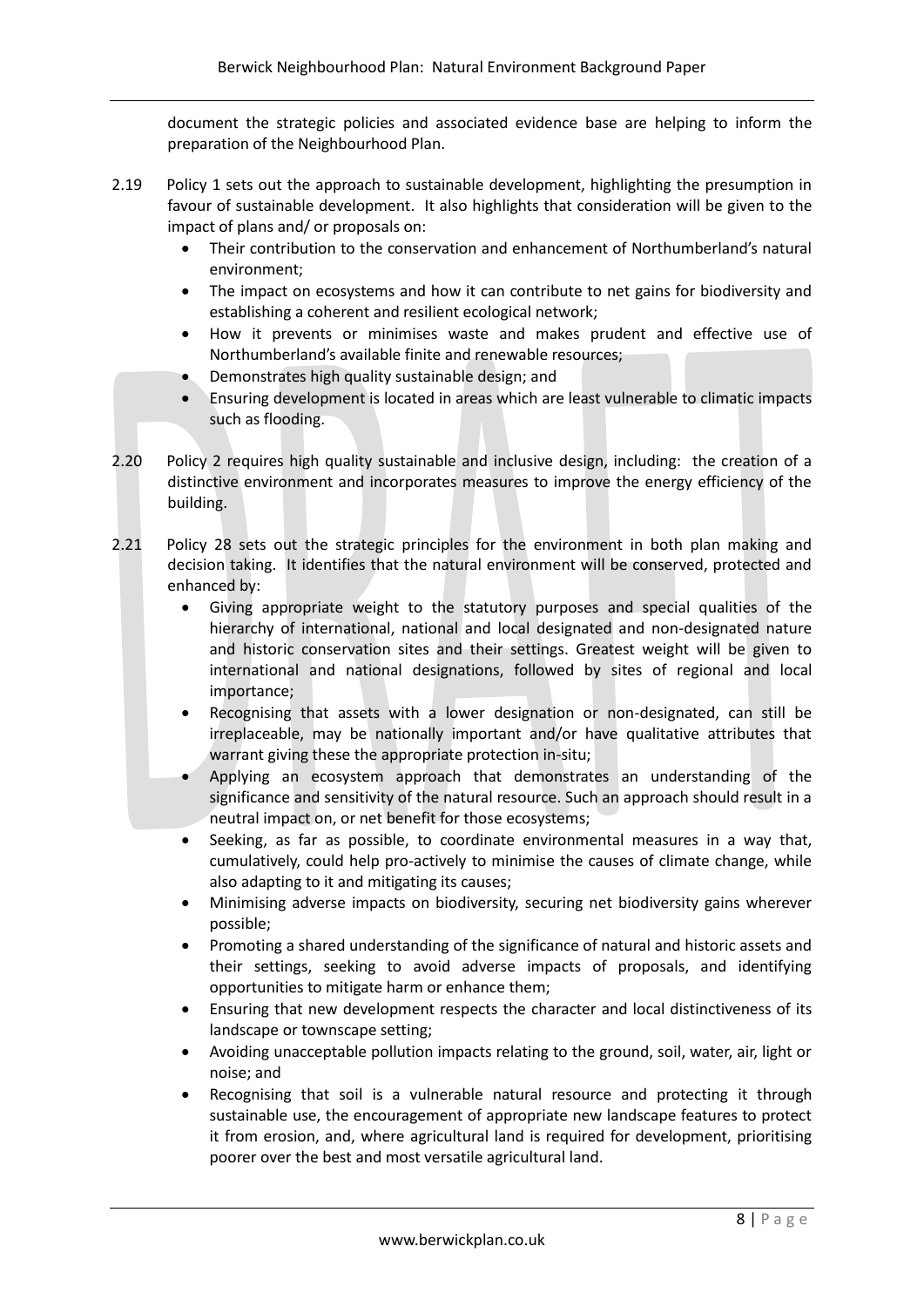- 2.22 Policy 29 seeks to ensure that in plan making and assessing development proposals that adverse impacts of development will be minimised by:
	- Avoiding unacceptable harm through site selection and/ or design;
	- Securing net biodiversity gains and/or wider ecological enhancements through new development;
	- Applying the ecosystem approach; and
	- Securing the continued management of ecological features created, restored or enhanced as a result of development.
- 2.23 Policy 30 identifies the landscape considerations that apply to plan making and decision taking:
	- Plans and proposals should maintain and where appropriate enhance important elements of landscape character, as defined in the Northumberland Landscape Character Assessment and other relevant studies, guidance or management plans;
	- There should be no net adverse impact on the level of dark skies and where appropriate improvements sought;
	- In assessing development proposals in relation to landscape character, consideration will be given to:
		- o The guiding principles and other relevant guidelines set out in the Northumberland Landscape Character Assessment;
		- o The possibility of wider impacts on the landscape, townscape or seascape or of other significant impacts on the environmental resource, through the proportionate use of landscape and visual impact assessment;
		- The setting and surroundings of the County's historic towns and villages, ensuring that new development on the edge of settlements does not harm the landscape character of the settlement edge and, where possible that it has a net positive impact;
		- o The Historic Landscape Characterisation;
		- o The potential impact that small scale development can have on the landscape in sensitive rural settings; and
		- o Any net negative cumulative impacts of development on landscape character, taking into account other existing or approved developments that have already been assessed as having a negative impact;
	- Where it is considered that landscape character may be adversely affected, or aspects of this character that warrant protection would be degraded as a result of a proposed development, then the development will only be permitted if:
		- $\circ$  It can be clearly demonstrated how the harmful effects will be satisfactorily mitigated or, as a last resort, satisfactorily compensated; and
		- o Where it can be clearly demonstrated that there are significant national or, outside designated landscapes, regional or local planning reasons for allowing the development, these considerations outweigh the landscape considerations.
- 2.24 Policy 35 seeks to ensure that all water bodies in Northumberland achieve 'good status' by 2021. This requires:
	- Favourable consideration to any development and/or landscape measures that maintain, or may result in enhanced water quality, including bathing water;
	- That any development where impact on a water environment is a possibility, will bring about an improvement to that environment;
	- Avoiding development if it would have an adverse impact on water quality in surface water bodies or it could affect the chemical balance of groundwater including any wider impacts;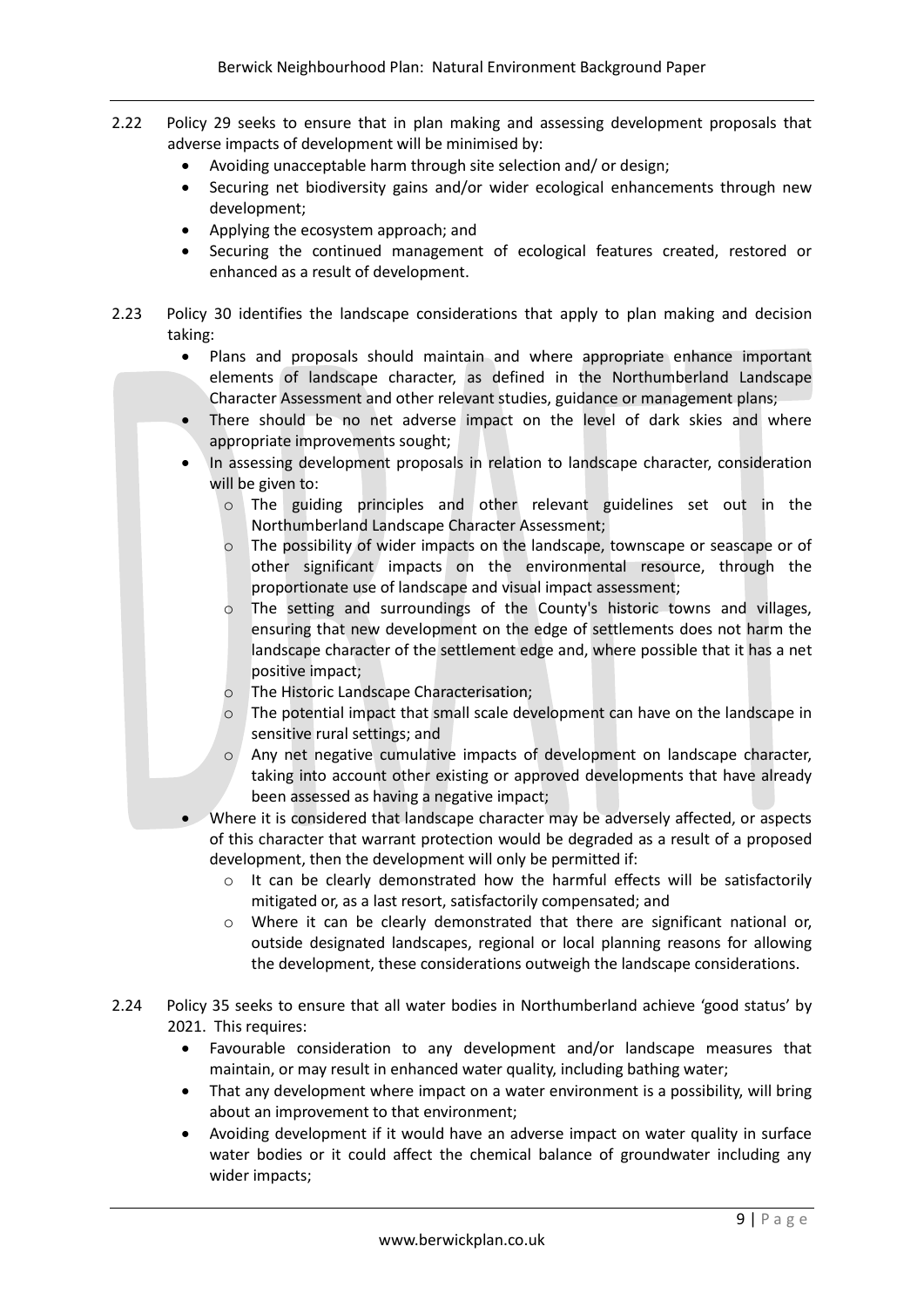- Avoiding any reduction in the 'high status' of certain surface water bodies in the County, giving very close scrutiny to any development that may affect them; and
- Assessing the effects of development on designated Bathing Waters.
- 2.25 Policy 37 requires that in plan making and decision taking that the potential for both on and off-site flood risk from all potential sources will be measured.
- 2.26 Policy 38 relates to sustainable drainage systems, requiring that in plan making and decision taking that sustainable drainage systems should be incorporated into development in order to separate, minimise and control surface water run off.
- 2.27 Policy 39 requires that in areas vulnerable to coastal change, plans and proposals will be managed in accordance with the principles and approach set out in the Shoreline Management Plan.

#### **Summary**

2.28 The NPPF emphasises that planning system should contribute to conserving and enhancing the natural environment and reducing pollution, in addition, that allocations of land for development should prefer land of lesser environmental value. This approach is reflected within both the saved Berwick upon Tweed Local Plan and emerging Northumberland Core Strategy policies.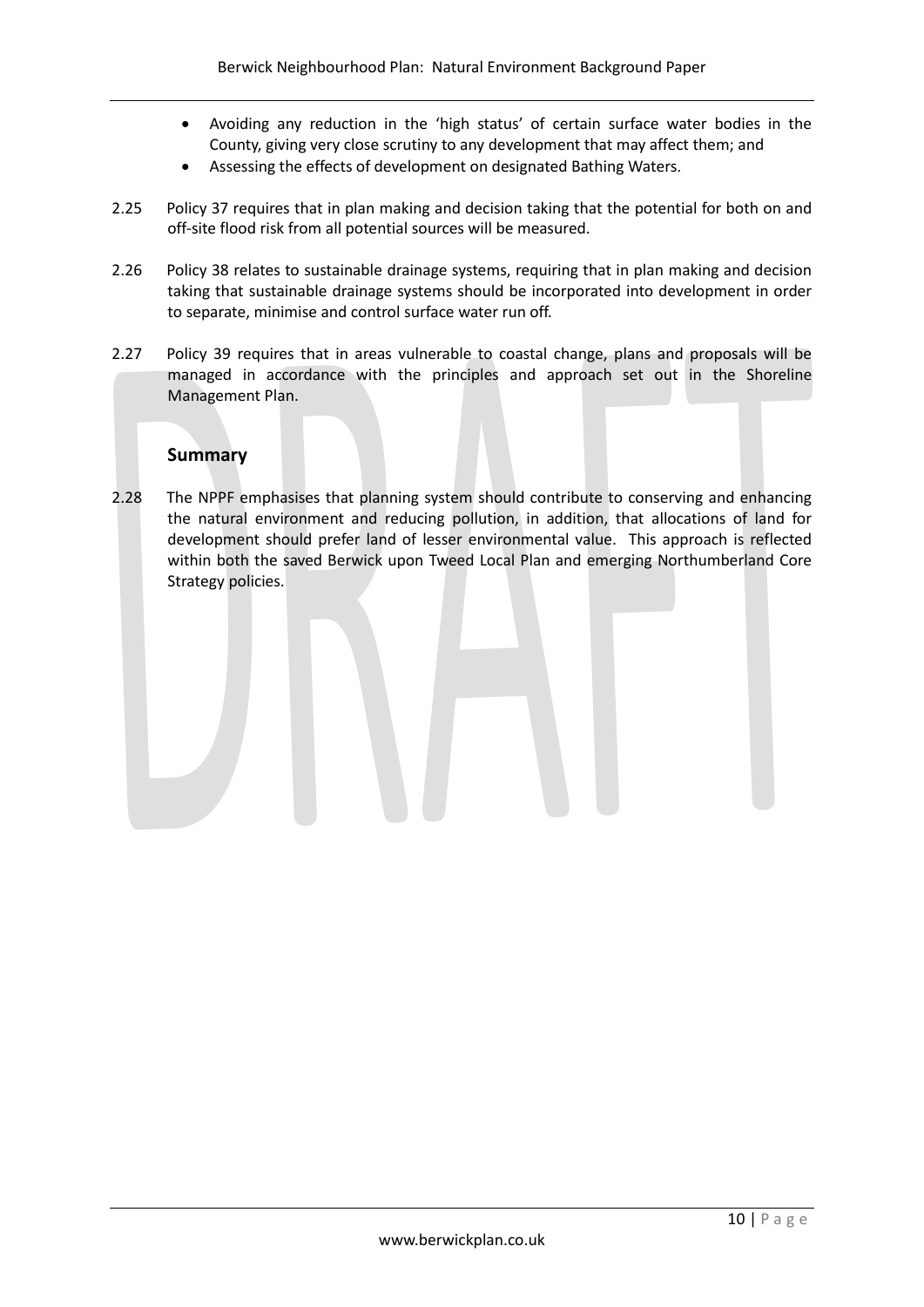# **3. Other strategies and plans**

3.1 In addition to the strategic planning framework, there are a number of other documents and evidence available to inform the preparation of the transport elements of the Neighbourhood Plan.

# **National level**

Natural Environment White Paper 'The Natural Choice: Securing the Value of Nature' (2011)

3.2 The Natural Environment White Paper, highlights the important role that a healthy, properly functioning natural environment plays in society. In addition, the need to property understand its economic and social value, while recognising the intrinsic value of the natural environment.

Biodiversity 2020: A Strategy for England's Wildlife and Ecosystem Services

- 3.3 This strategy was prepared following the White Paper, with the overarching objective to halt biodiversity loss, support healthy well-functioning ecosystems and establish coherent ecological networks, with more and better places for nature for the benefit of wildlife and people.
- 3.4 It identified four areas where action is particularly needed:
	- A more integrated large-scale approach to conservation on land and at sea;
	- Putting people at the heart of biodiversity policy;
	- Reducing environmental pressures; and
	- Improving our knowledge.

# **Regional level**

# North East Local Nature Partnership

- 3.5 Following the publication of the Natural Environment White Paper a number of 'Local Nature Partnerships' (LNP) were established across the country. LNPs are partnerships of a broad range of influential organisations, businesses and people, and from a range of sectors, charged by government with the task of bring about improvements in their local natural environment in England.
- 3.6 The overall purpose of an LNP is to:
	- Drive positive change in the local natural environment, taking a strategic view of the challenges and opportunities involved and identifying ways to manage it as a system for the benefit of nature, people and the economy;
	- Contribute to achieving the Government's national environmental objectives locally, including the identification of local ecological networks, alongside addressing local priorities; and
	- Become local champions influencing decision-making relating to the natural environment and its value to social and economic outcomes, in particular, through working closely with local authorities, Local Enterprise Partnerships (LEPs) and Health and Wellbeing Boards.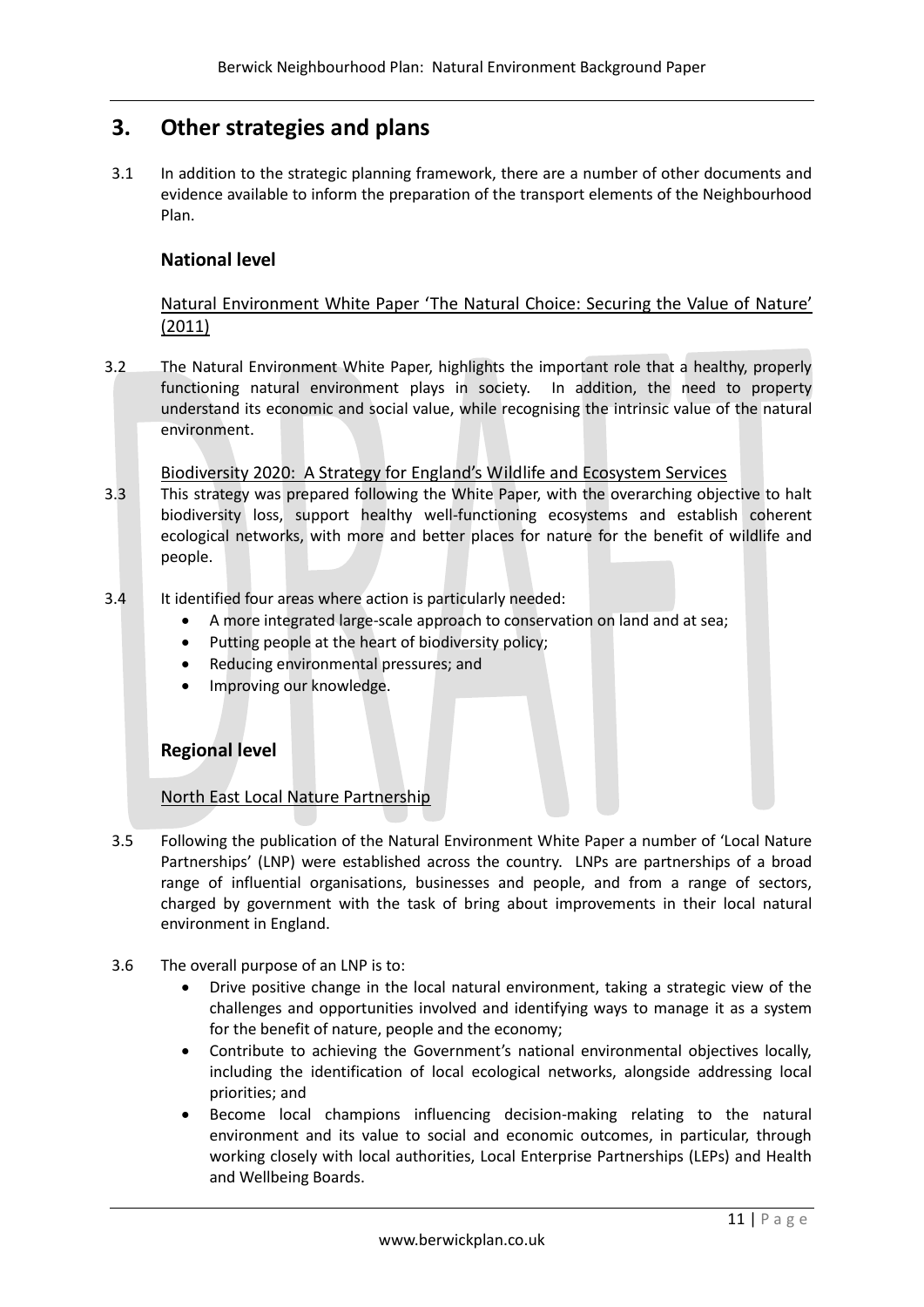- 3.7 The North East Local Nature Partnership (NELNP) was been created from the merger of two existing partnerships; 3Rivers and Northumberland Lowlands and Coast. The NELNP believes that it has the opportunity to establish a new local nature partnership for the North East Lowlands that facilitates coordinated decision making for the benefit of natural heritage, delivering integrated outcomes that provide a wide range of ecosystem services including improvements in health and wellbeing and a vibrant economy.
- **3.8** The remit of the NELNP is to embed the value of natural heritage into local decision making and work to improve ecological networks at a landscape-scale. It works with a diversity of organisations to plan and deliver strategic action enabling the recognition of the value of the natural environment in social and economic as well as environmental terms. It identifies opportunities to deliver improvements to natural heritage that are integrated with the enhancement of local communities and support economic success.

# **County level**

# Northumberland Biodiversity Action Plan (2008)

- 3.9 The Northumberland Biodiversity Action Plan (NBAP) was prepared to enable partners to focus resources and develop local projects in order to conserve and enhance the threatened habitats and species across Northumberland. A list of specific action plans comprises the NBAP and cover the following habitats and species:
	- Habitats: blanket bog; brownfield land; built environment; calaminarian grassland; coastal heathland; fen, marsh and swamp; gardens and allotments; heather moorland; lowland heathland; lowland meadows and pastures; maritime cliffs and slopes; native woodland; ponds, lakes and reservoirs; recreational and amenity spaces; reedbeds; rivers and streams; rocky shire, reefs and islands; saline lagoons; saltmarsh and mudflat; sand dunes; transport corridors; trees and hedges; upland hay meadows; and whin grassland;
	- Species: barn owl; bats; black grouse; coastal birds; common seal; dingy skipper; dormouse; farmland birds; freshwater fish; freshwater pearl mussel; garden birds; great crested newt; grey seal; hedgehog; otter; red quirrel; river jelly lichen; upland waters; violet crystalwort; water rock bristle; water vole; and white clawed crayfish.

# Northumberland Landscape Character Assessment (2010) and Key Land Use Impact Study (2010)

- 3.10 The Northumberland Landscape Character Assessment (LCA) describes the essential landscape characteristics of the various parts of the County and the Northumberland Key Land Use Impact Study looks at the sensitivity of Northumberland's landscape character areas to a number of key land uses and major changes that may threaten their character. It also sets out recommendations to ensure that development respects the sensitivities of certain elements of the landscape in Berwick.
- 3.11 The studies identify that Berwick is situated within the Tweed River Mouth (character area 1a, Broad River Mouth), Rocky Coastline (character area 4a, the North Tweed Coast) and Open Rolling Farmland (character area 16a- Halidon) and occupies rising ground on the banks of the River Tweed as it meets the North Sea. The coastal edge east of Berwick is characterised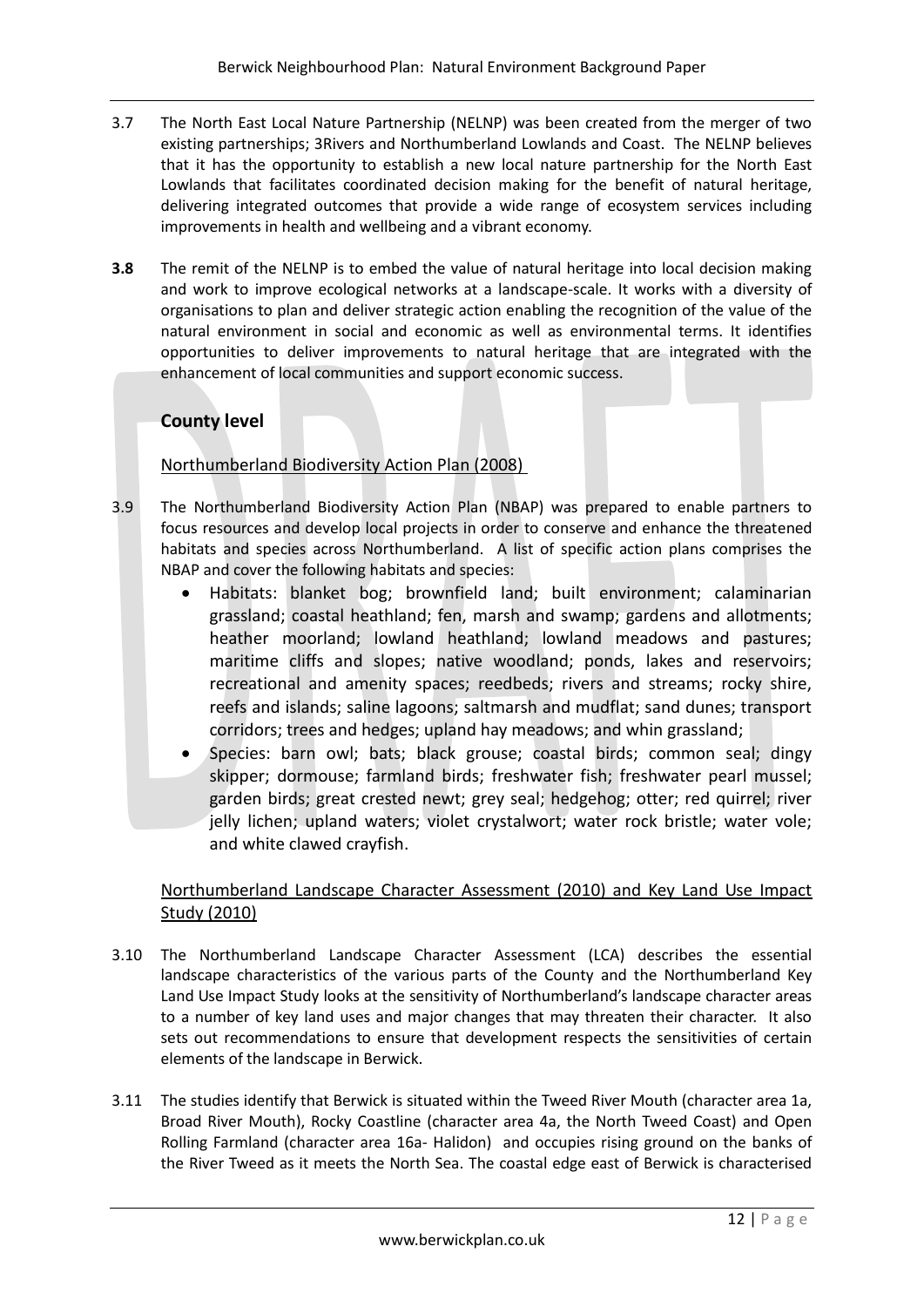by cliffs, rock outcrops and sandbanks. Away from the coast, the landscape rises up to a plateau of open agricultural fields bisected by the river Tweed. Both sides of the plateau slope down to the river banks. The surrounding landscape is characterised by undulating farmland.

- 3.12 With regard to the existing character, the studies identify that Berwick is greatly influenced by its tumultuous history. Its ancient defences and city walls form a distinct feature in the setting of the town and contain much of its historic core. This core is characterised by a grid pattern of streets, based on the surviving medieval layout, lined by 18th- and 19th-century buildings, interspersed with more recent interventions. The riverside edge comprises wooded river banks and reclaimed land historically used as quaysides. A frontage of traditional buildings overlooks the river and its three landmark bridges. A large Conservation Area covers the core of Berwick on both sides of the river, with a smaller Conservation Area at Spittal.
- 3.13 The studies identify that the narrow coastal fringe and open grassland of the Magdalene Fields stretch along the north-eastern edge of the settlement, allowing views of extensive earth and defence works around the settlement, along the coastline and out to sea. The sides of the river valley are locally occupied by pockets of woodland, and gradually give way to open farmland, providing a varied setting to the settlements as they extend away from the river.
- 3.14 With regard to approaches and views, the studies identify Berwick is approached from the north via the A1, which leads along an industrial estate to a roundabout on the outskirts of the town. From here, a main road (North Road) leads down to the historic town centre and across the river to Tweedmouth and Spittal. Approaching from the south (A1) the settlement is largely obscured from view by topography. With increasing proximity, more of the settlement becomes visible and stretches out in views across the valley.
- 3.15 The elevated position of the settlement allows expansive coastal views from the north of Berwick with historic ramparts and military earthworks in the foreground. Across the river to the south, panoramic views are available of the valley and landmark bridges to the settlements of Tweedmouth and Spittal, interspersed with areas of open farmland as the landscape gradually rises away from the river.
- 3.16 The studies also identify strong visual links between Berwick and the settlements of Tweedmouth and Spittal, directly south of the river. Three bridges punctuate the view of the river crossing and provide a focus in views from the river edge. Beyond the defensive earthworks, the Magdalene Fields provide an extensive area of visual open space along the north and east of the settlement. Extensive views can be obtained here of the rocky coastline and towards the sea. The Tweed estuary and Tweed valley also provide considerable areas of open space which may be experienced from the riverside.
- 3.17 With regard to landscape sensitivity, the Key Land Use Impact Study identifies the Northeastern parts of Berwick have a clearly defined urban edge, bounded to the east by the coast and/or the railway line. The A1 curves around the west of the settlement. Lined by mixed shelterbelts, the road forms a strong boundary to the existing settlement edge. A dense woodland belt lines the A698 and locally obscures views of the Tweedmouth from the A1. South of the river the settlement edge is more serrated, with distinct blocks of residential development extending into farmland on the south and south-west fringes.
- 3.18 In terms of sensitivity of the landscape to change, the study identifies that the rocky coastline and Tweed estuary are of considerable wildlife and recreational interest. They are also of importance to the setting of Berwick and are the focus of key views from the settlement, and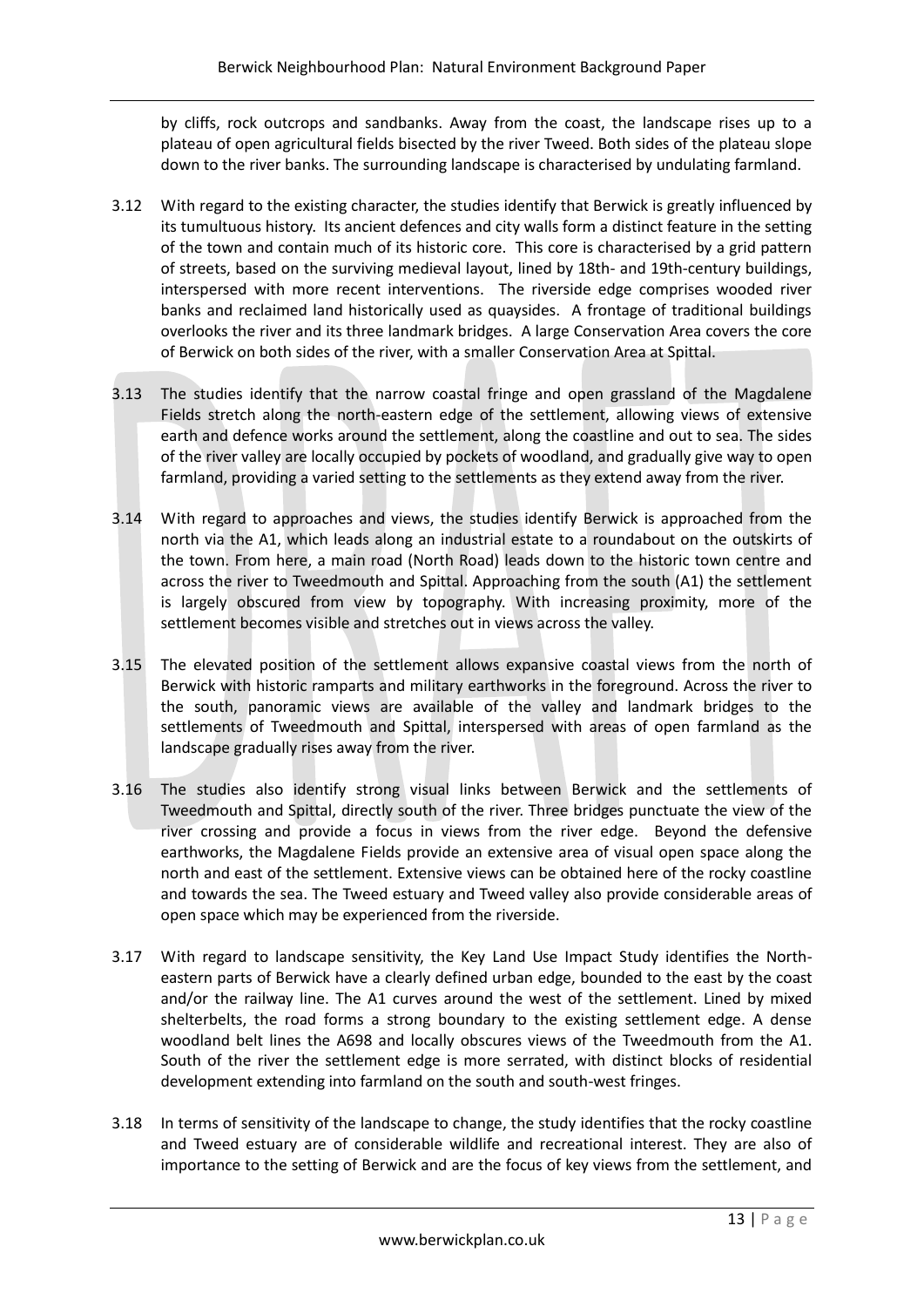are therefore considered to be of higher landscape sensitivity. The banks of the River Tweed are largely undeveloped and managed for agriculture, interspersed with woodlands and shelterbelts. The area provides a buffer between the developed settlement edge and the river and is characteristic in views from the settlement.

- 3.19 The agricultural landscape south of Berwick consists of elevated areas of open farmland which are visible on the horizon in views from the settlement, and characteristic to the setting of the town. The highly visible location of these areas makes them particularly sensitive to change. Urban growth in southern parts of the settlement should therefore focus on less sensitive lower-lying areas, and areas between existing developments. The potential exists to enhance this settlement edge through carefully sited development.
- 3.20 Areas along the A1 and A698 are locally influenced by uniform infrastructure corridors and industrial developments, and are considered to be of lower landscape sensitivity. The proximity of these areas to existing infrastructure and areas of open farmland requires careful consideration of boundary treatment and potential effects on the key characteristics of adjacent landscapes. Carefully sited development along the A1 may enhance the northwestern settlement edge. There are pockets of land in the area of employment land uses along the A698 which may be suitable for development.
- 3.21 They Key Land Use Impact Study includes a number of guidelines for new development:
	- 1. Seek to protect sensitive skylines, maintaining characteristic areas of open farmland in views from the settlement.
	- 2. Areas of lower landscape sensitivity to north-west and south may provide potential for enhancement of settlement edges.
	- 3. Seek to retain areas of visual open space within the Tweed Valley along the A698.
	- 4. Seek to enhance boundary of industrial developments along the A1 north of Berwick.
	- 5. Seek to retain character of agricultural fields on rising ground along the river and beyond the A1.
- 3.22 In addition, the study includes a number of recommendations, which indicate mitigation measures which would reduce the impact of new development in the locations indicated above:
	- Strengthen boundaries of settlement with hedgerows and woodland belts. Retain existing mature trees and field boundaries, follow grain of settlement through new development.
	- Review existing massing patterns (terracing, detached, positions of houses within plots and in relation to topography).
	- Review architectural styles extant in the town, and refer to available design guides such as that for Northumberland Coast AONB.
	- Review and maximise use of traditional building materials.
	- Retain key views to and from the settlement and consider potential effects on key landscape characteristics as a result of new development.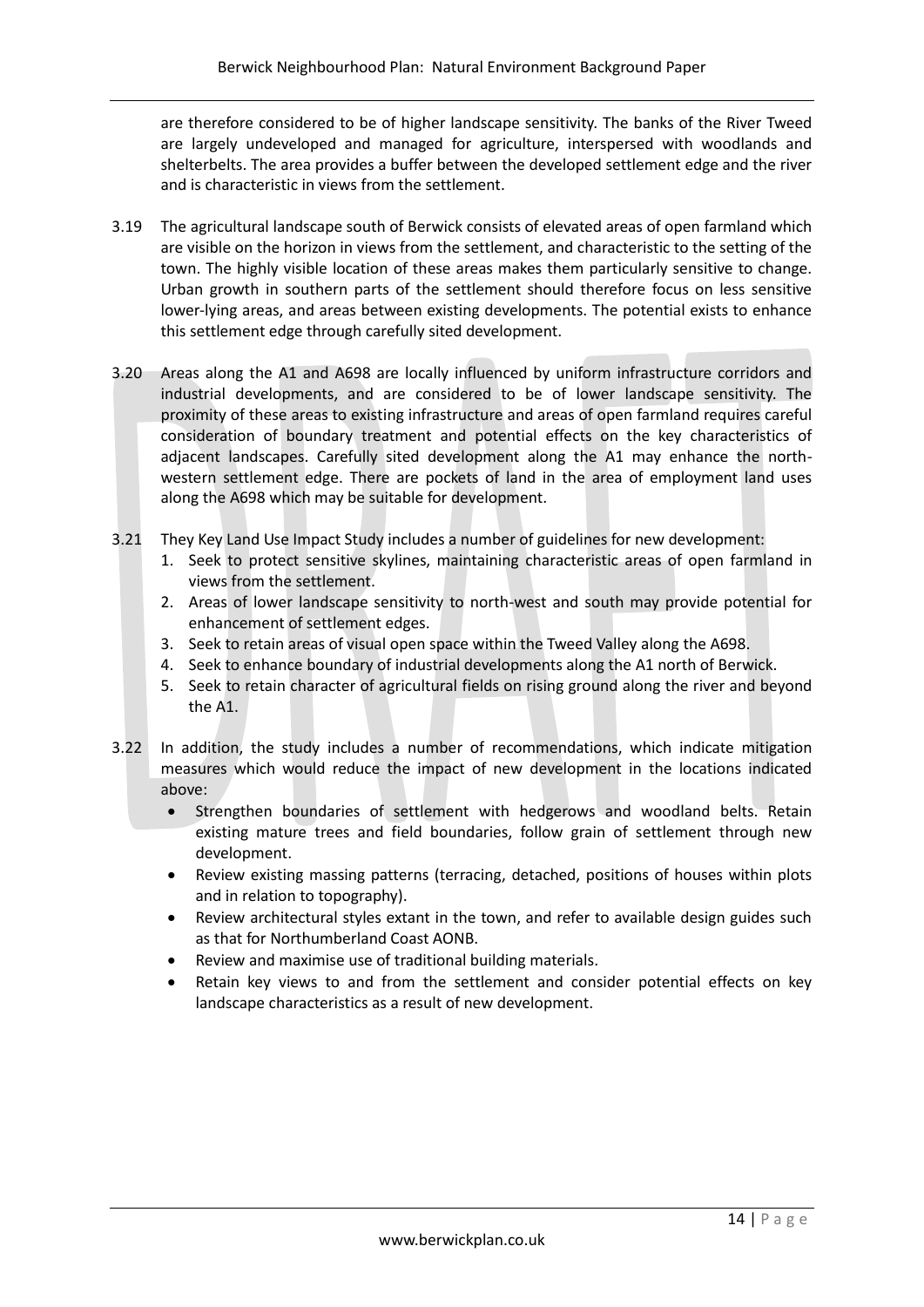

#### Northumberland Strategic Flood Risk Assessment – Level 1 (2010) and Level 2 (2015)

3.23 The Northumberland Level 1 Strategic Flood Risk Assessment (SFRA) provides a detailed picture of areas susceptible to different types of flooding and identifies risks across the County. It suggests dividing the sequential test into a series of detailed stages, which will be applied when considering future land allocations and for individual proposals.

#### Northumberland Outline and Detailed Water Cycle Studies (2012 and 2015)

- 3.24 The Northumberland Water Cycle Study examined the capacity for existing water supply and sewerage infrastructure to cope with new development across the County.
- 3.25 The detailed WCS identifies that there are possible constraints to water supply from Berwick and Fowbery Water Resource Zone, which is extracted from ground water sources. There are no capacity constraints associated with Berwick-upon-Tweed Waste Water Treatment Works.
- 3.26 While it identifies no historic record of sewer flooding, potential capacity issues within the public sewerage system have been identified northwest of Berwick, south of East Ord, south of Tweedmouth and northwest of Spittal. Further investigation and possible infrastructure upgrades may be required in this location

#### **Local level**

Xxxx – anything to add?

3.27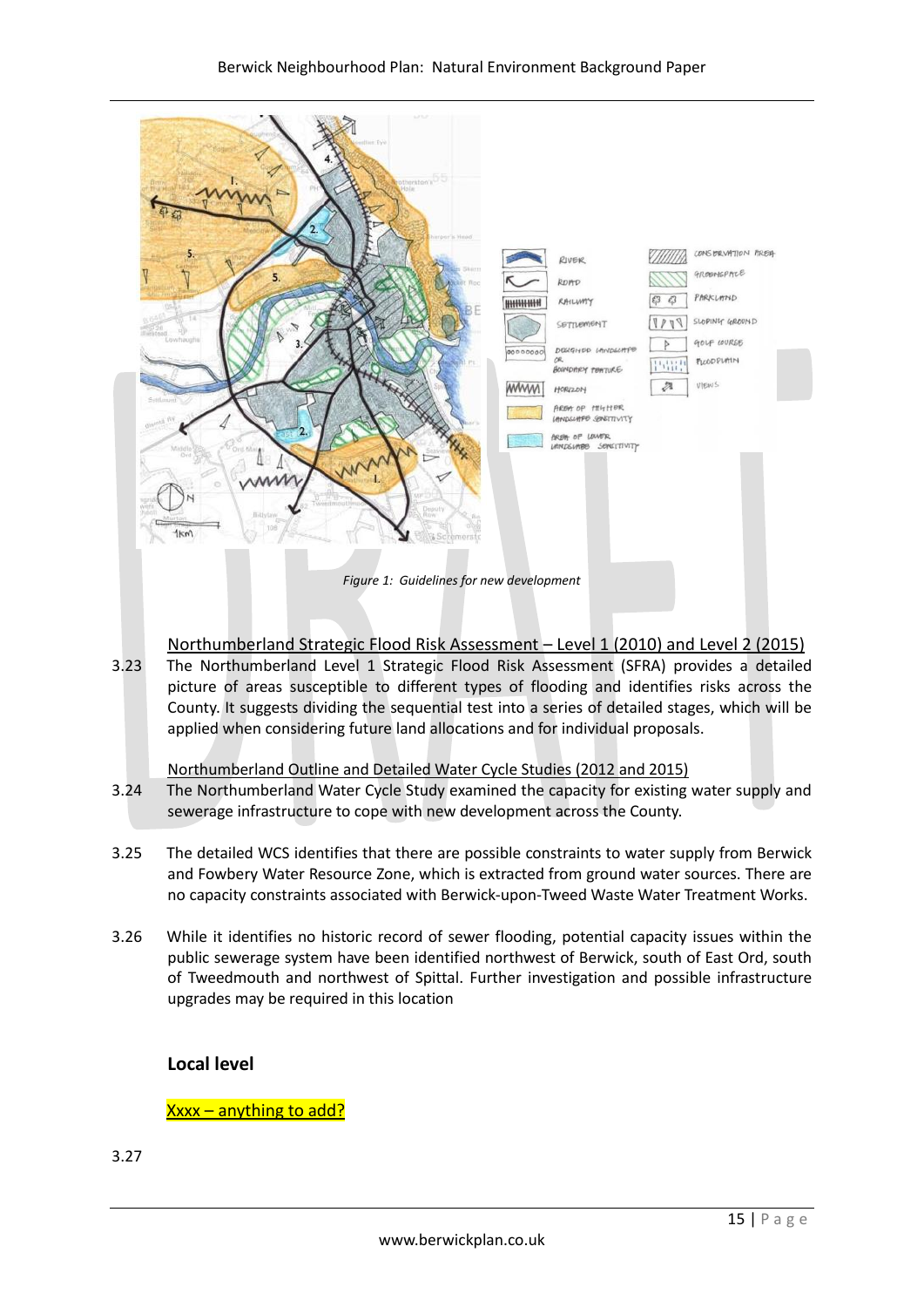3.28

# **Summary**

3.29 Too add once section is complete.

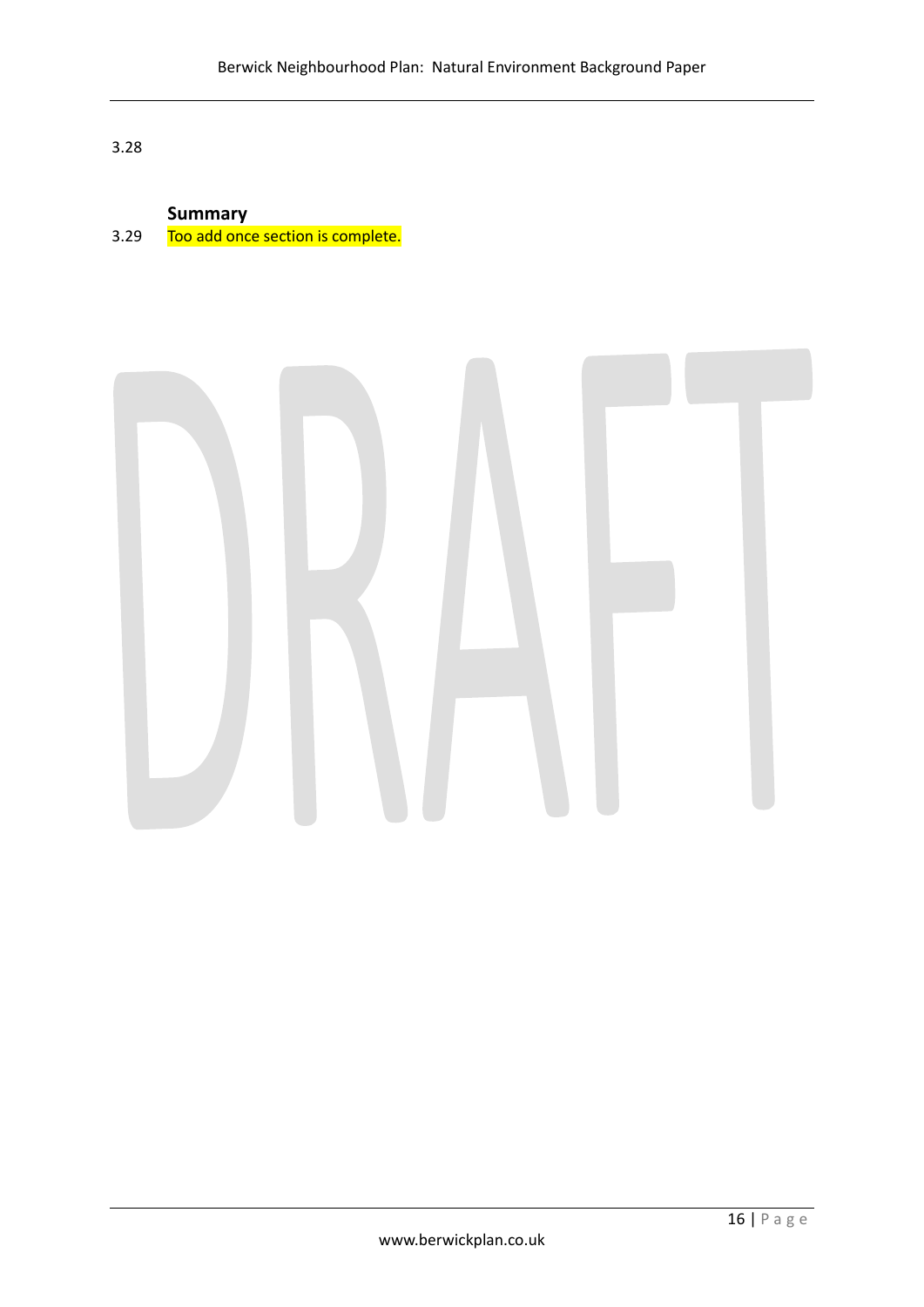# **4. Natural environment designations**

4.1 This section of the background paper summarises the natural environment designations across the Plan area.

### **Flood Risk**

4.2 Data from the Environment Agency illustrates that a wide area aligned with the River Tweed, and Whiteadder Water, extending from the west of Berwick to the coast, is at risk of fluvial flooding and is identified as being located in Flood Zone 3. To the east of Berwick, the coastline is identified as being at risk of coastal flooding, in Flood Zone3.



*Figure 2: Flood Risk information from the Environment Agency*

# **Biodiversity**

- 4.4 Both the River Tweed and the coastline to the east of Berwick support diverse marine habitats and ecosystems, meaning a significant amount of local, national and international natural environment designations are located in the area. Both the River Tweed and the coastline are designated SSSI's and Special Areas of Conservation. South from Bear's Head extends a Ramsar site, a Special Protection Area and the Northumberland Coast AONB; in addition, the coastline is a Heritage Coast. The plan area lies within the Tweed and Till Higher Level Stewardship Target Area.
- 4.5 Inland, a LWGS is aligned with the River Tweed and Whiteadder Water, extending from the west to Whiteadder Point, and ancient semi-natural woodland is located on the north bank of the River Tweed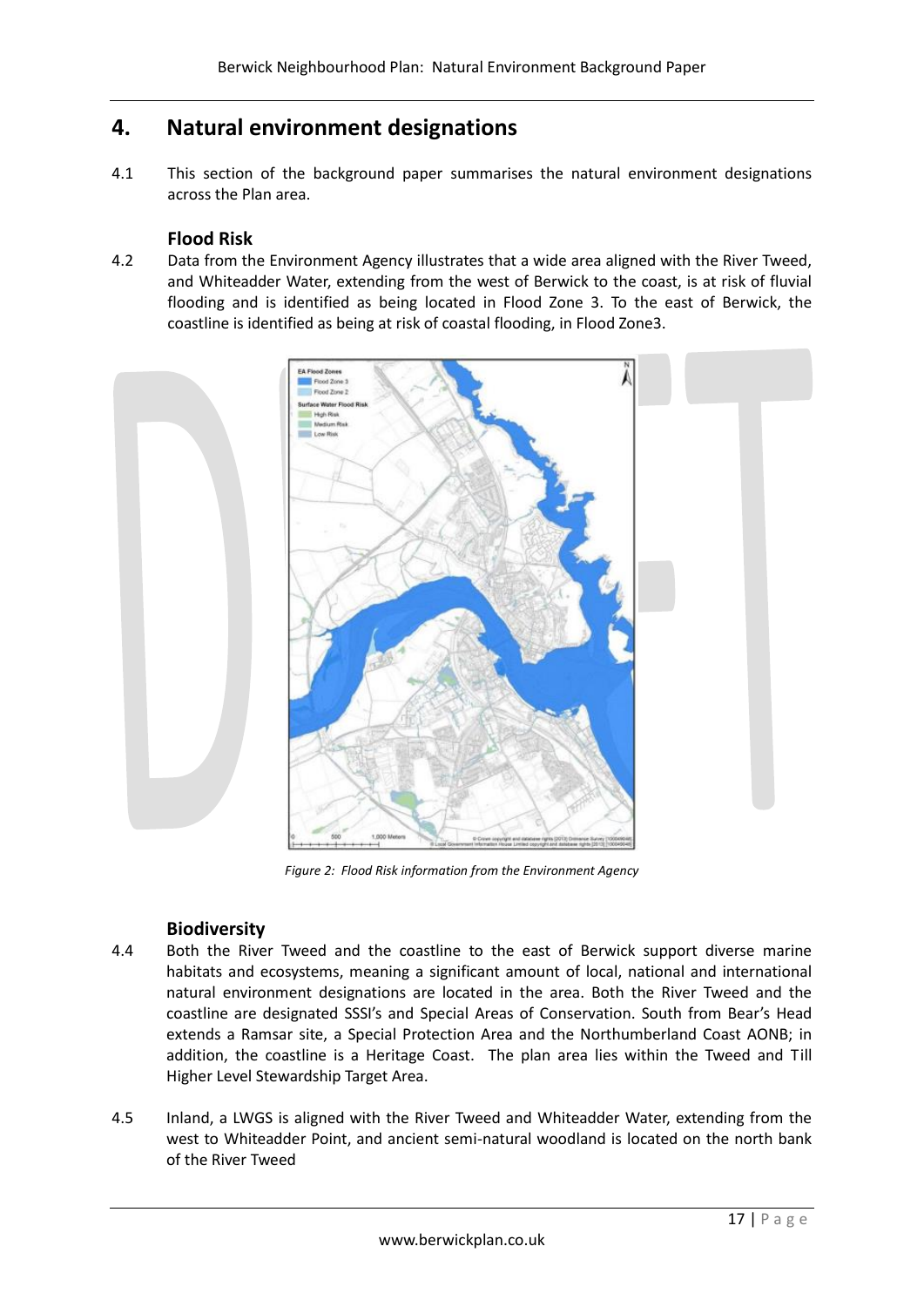

*Figure 4: National and Local natural environment designations*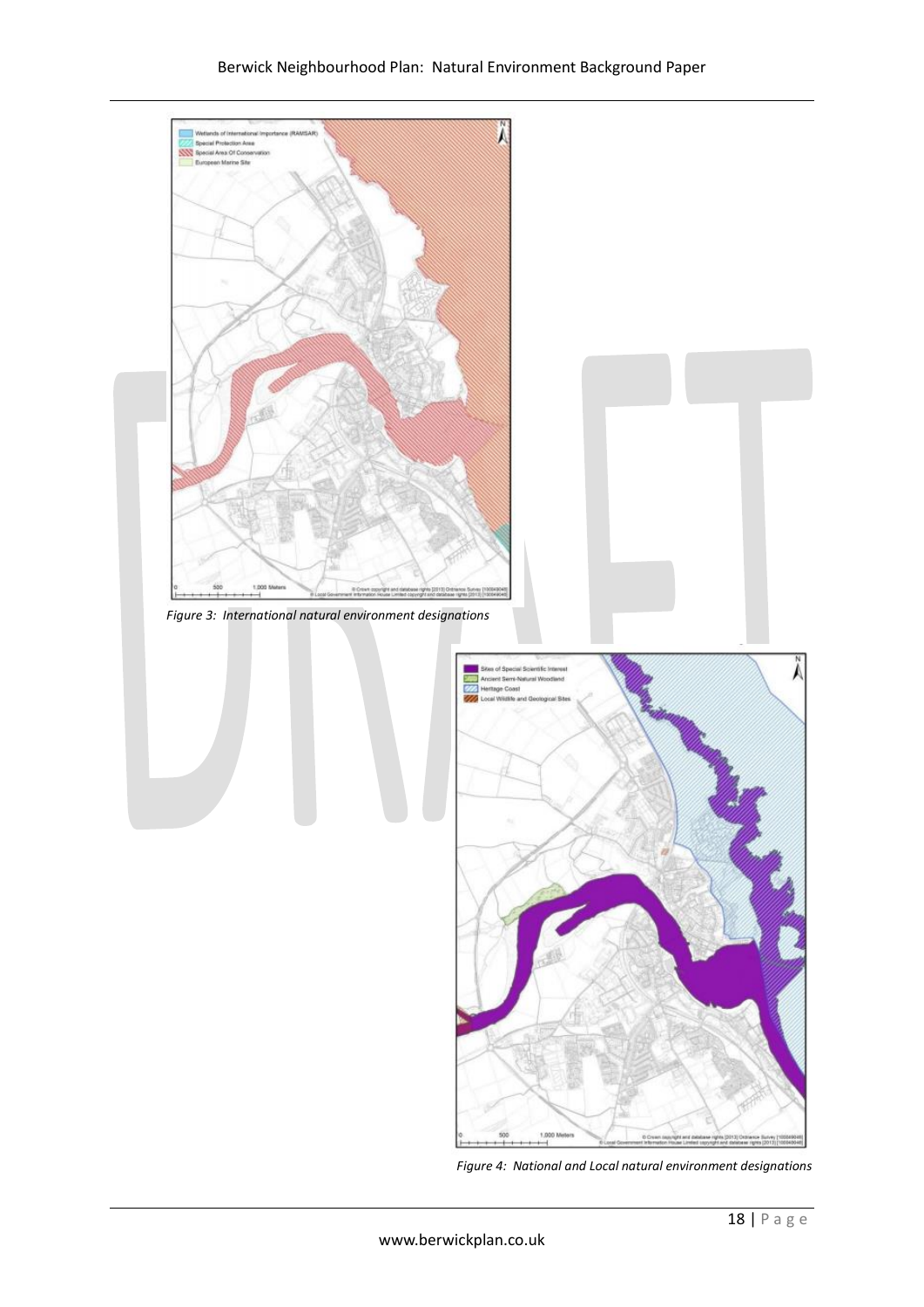#### **Open space**

4.6 Berwick contains a significant amount of open space, with much of this identified as outdoor sports facilities. Shielfield Park, Billendean Park and Swan Centre for Leisure are located to the south of Berwick, as are outdoor sports facilities associated with the high school. To the north of Berwick, playing fields and outdoor sports facilities associated with the community centre and middle school, are identified. Recreation grounds on the north bank of the River Tweed estuary are identified as parks and gardens, while areas of natural and seminatural green space are located on the north and south banks of the River Tweed. There is also a large provision of amenity green space.



*Figure 5: Green Infrastructure and open space*

#### **Agricultural land classification**

- 4.7 Agricultural land to the north and south of Berwick is identified as being Grade 3, while an additional area north of the River Tweed at Castlehills Farm is also Grade 3. Much of the land to the south of the River Tweed is Grade 2, as is an area which extends from the A1 up to the A6105, north of the River Tweed.
- 4.8 More detailed analysis has been undertaken across some of the land surrounding Berwick, which identifies in some detail different grades of land. An area of land located southwest of Tweedmouth along the A698, identified as Grade 2 above, is in the more detailed assessment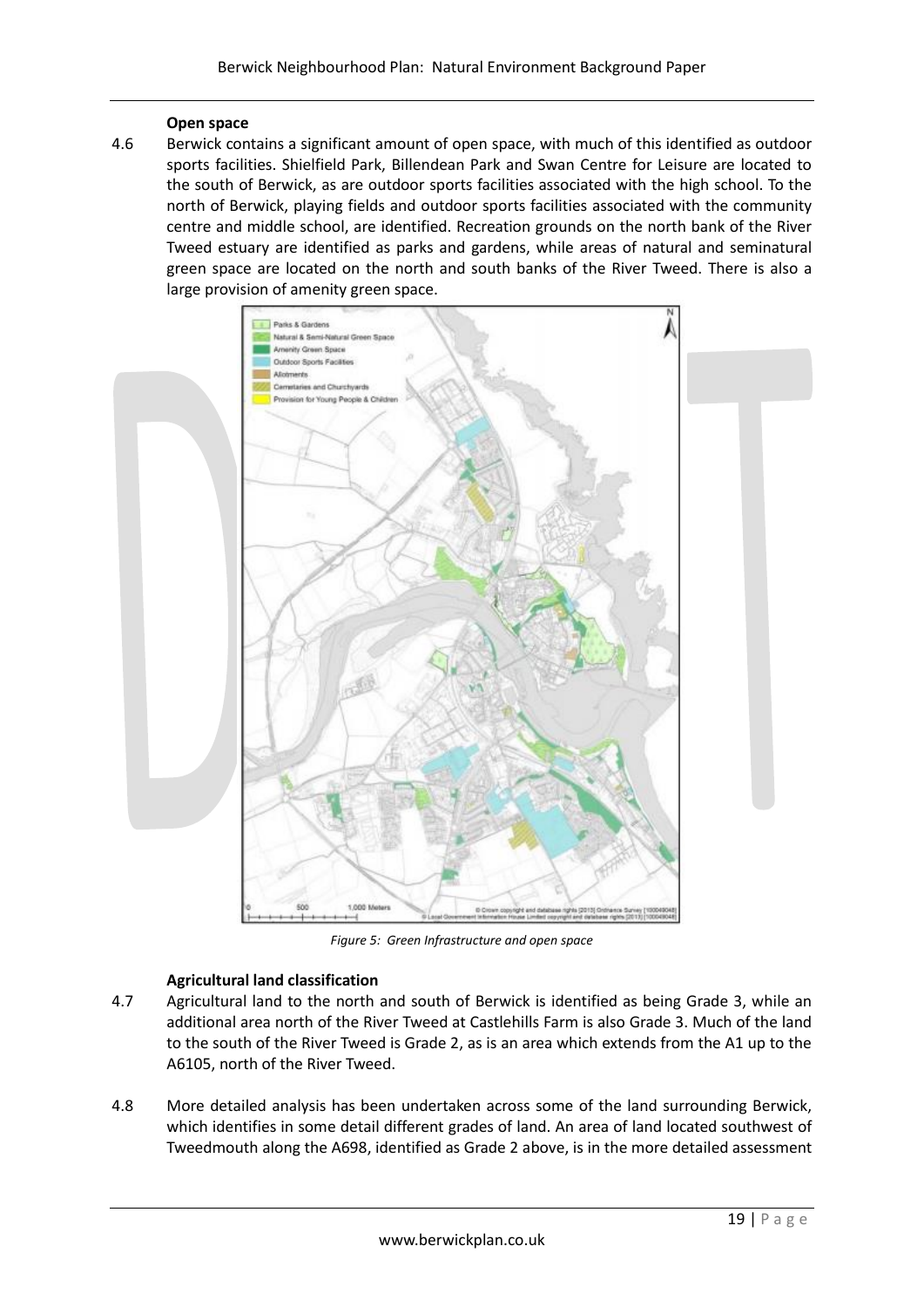as Grade 3a or Grade 3b; as is land at Highfield to the north of the River Tweed. Located to the south of Berwick, a parcel of land at Tweedmouth Grove is Grade 3a.



*Figure 7: Detailed agricultural land classification*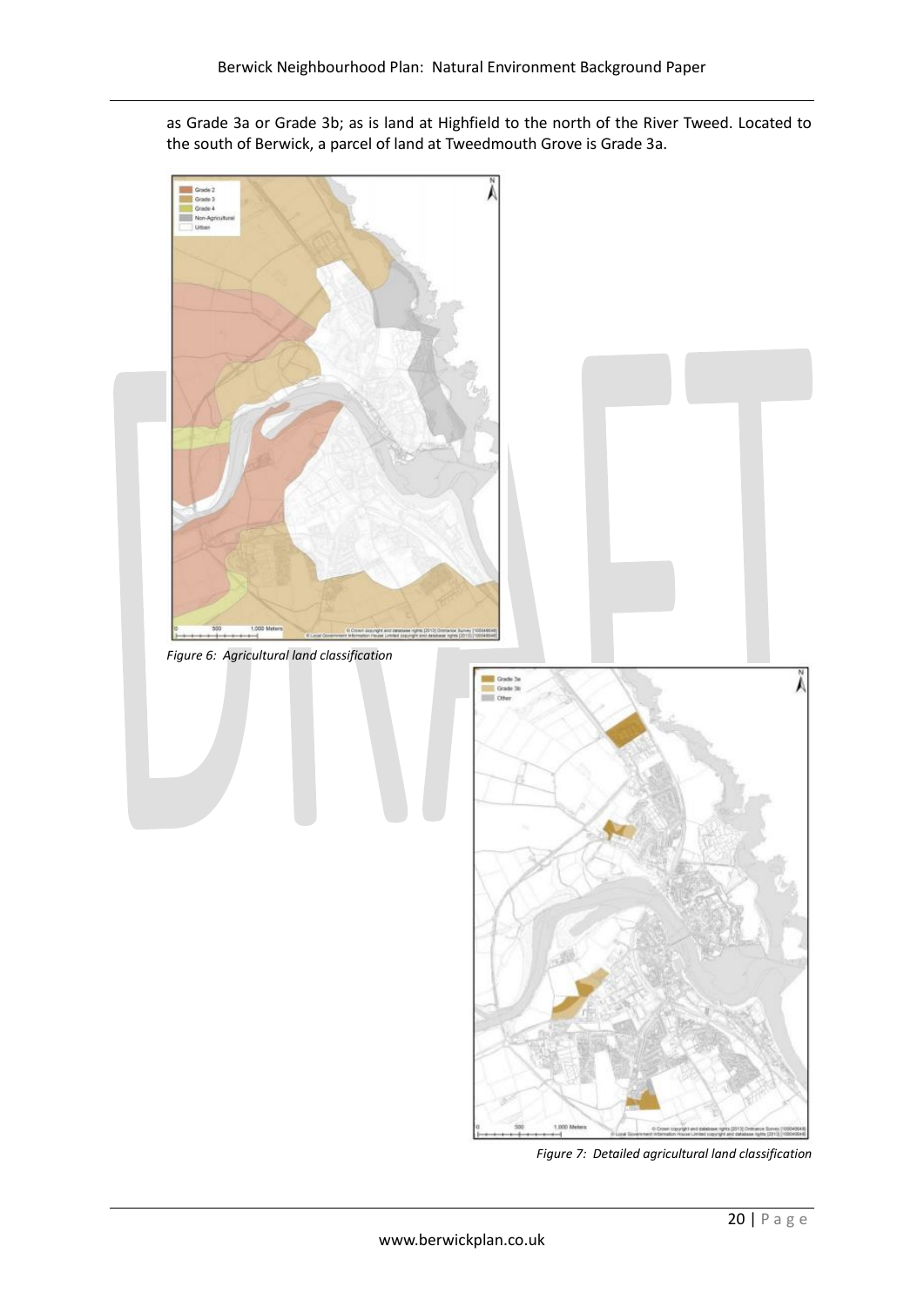#### **Other important green infrastructure**

4.9 There are a number of other important features which form part of the green infrastructure of the plan area, such as: footpaths and bridleways; domestic gardens; beaches and cliffs; areas of woodland. **Need maps from NCC** 

4.10

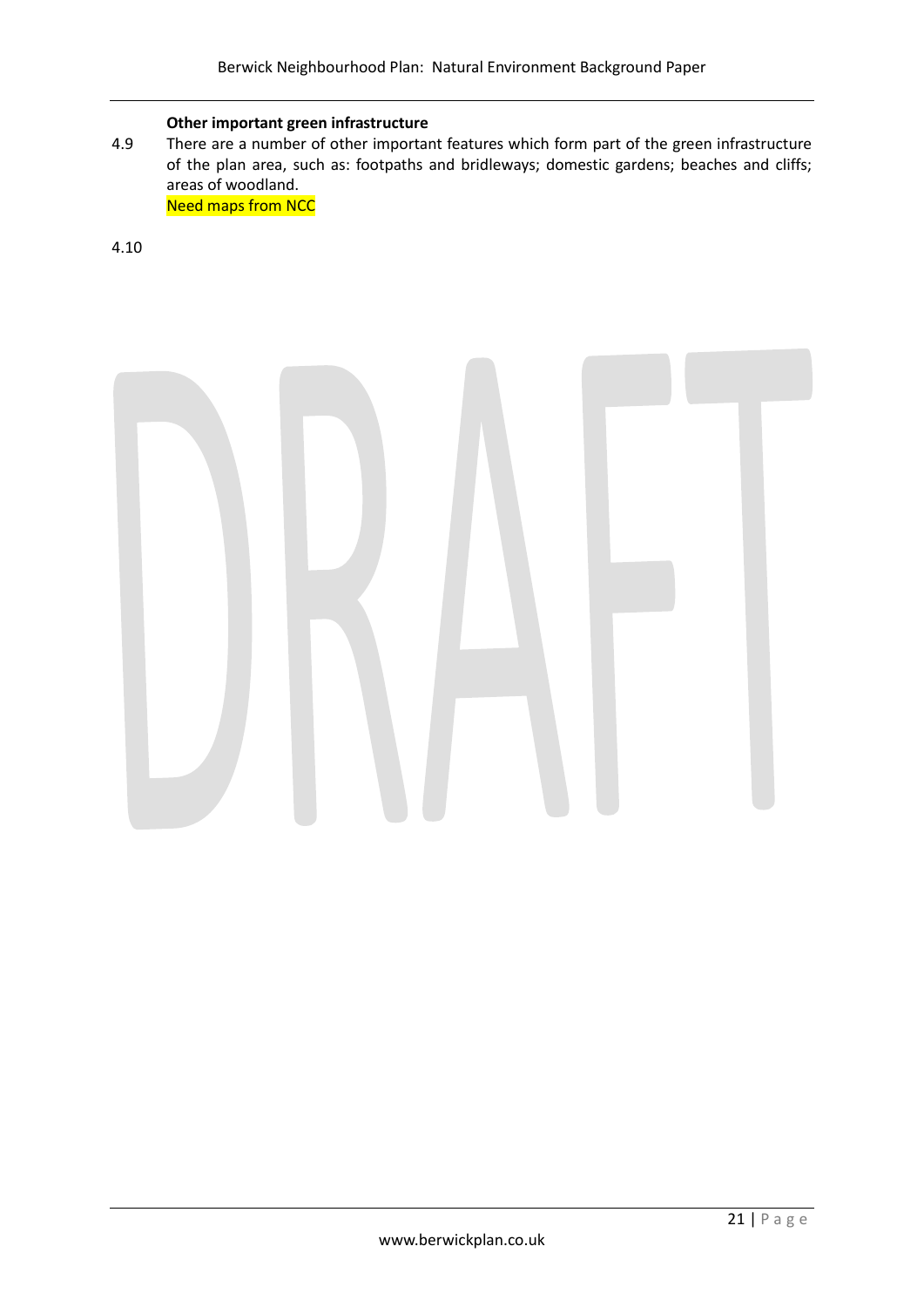# **5. Feedback**

# **Early engagement – local community**

- 5.1 As a means of starting the process of collecting information and opinions that would influence the content of the Neighbourhood Plan, the Town Council held five community engagement drop-in sessions across the Plan area which took place during February 2016. The purpose of the events was to raise awareness of the opportunities presented by Neighbourhood Planning and to engage as broad a range of people from the local community as possible from the start of the plan making process. Engagement sought to help the Steering Group to define those issues of greatest importance to the local community
- 5.2 Each drop-in session sought views from the community using a variety of techniques, each of which looked to determine local opinions about life in Berwick. These techniques included:
	- Feedback display boards seeking opinions about the topic areas that should be covered in a Neighbourhood Plan;
	- Feedback display boards which allowed people to identify, by using 'Post-it' notes what is good and not so good about life in Berwick;
	- Feedback postcards inviting people to identify the three things they would change about Berwick; and
	- A mapping exercise which allowed people to highlight specific locations of concern and where opportunities exist for improvements.
- 5.3 A full report on the engagement activities is available on the Neighbourhood Plan website<sup>2</sup>.

# Natural Environment issues identified through early engagement

| <b>Issue identified</b>           | Potential Planning response  | <b>Potential community action</b> |
|-----------------------------------|------------------------------|-----------------------------------|
| Using the potential of the        | Consider allocating specific |                                   |
| quayside as a space<br>for I      | areas/ sites                 |                                   |
| activities and as a valuable      |                              |                                   |
| visitor asset.                    |                              |                                   |
| Protection of the few green       | Consider allocation/         |                                   |
| spaces $-$ The Town Green,        | protection of local green    |                                   |
| increasingly threatened by        | space and/ or protected      |                                   |
| council and developers who        | open space                   |                                   |
| CANNOT SEE that an Act of         |                              |                                   |
| Parliament protects it.           |                              |                                   |
| Tackling litter issues            | Ensure appropriate waste     |                                   |
|                                   | disposal requirements are    |                                   |
|                                   | included<br>in in<br>new     |                                   |
|                                   | development proposals.       |                                   |
| Walking routes - wildlife notices | Consider identification of   |                                   |
|                                   | sites/areas.                 |                                   |

*Key themes the Plan should cover:*

# *Good issues:*

**.** 

<sup>2</sup> xxx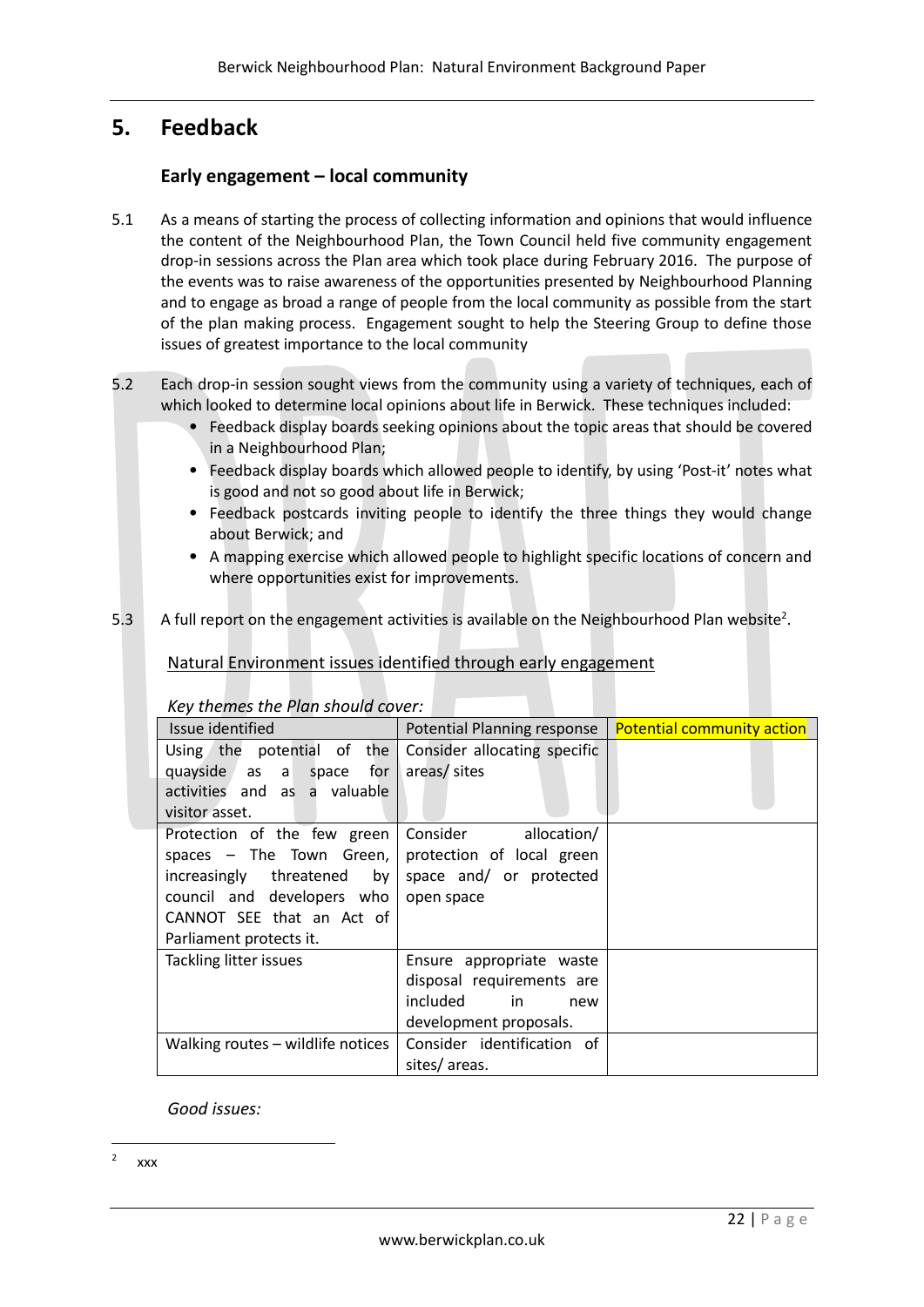| Issue identified                 | Potential Planning response | <b>Potential community action</b> |  |
|----------------------------------|-----------------------------|-----------------------------------|--|
| for<br>Lovely parks and<br>areas | Consider identification of  |                                   |  |
| walking                          | sites/areas.                |                                   |  |
| The Estuary                      | Consider identification of  |                                   |  |
|                                  | sites/areas.                |                                   |  |
| The Sea                          | Consider identification of  |                                   |  |
|                                  | sites/areas.                |                                   |  |
| Access<br>to                     | Consider identification of  |                                   |  |
| river/coast/countryside          | sites/areas.                |                                   |  |
| We are fortunate to have an      | Consider identification of  |                                   |  |
| open green area and woodland     | sites/areas.                |                                   |  |
| like the Goody Patchy. It needs  |                             |                                   |  |
| to be protected and improved     |                             |                                   |  |
| as a family restoration area     |                             |                                   |  |
| The air is good and lots of      | Consider identification of  |                                   |  |
| beautiful Buildings and Birds    | sites/areas.                |                                   |  |
| and Swans                        | Policy to protect/ enhance  |                                   |  |
|                                  | biodiversity.               |                                   |  |
| Excellent environment AONB       | Consider identification of  |                                   |  |
| very important market town       | sites/areas.                |                                   |  |
| feel.                            |                             |                                   |  |
| Swans & wildlife                 | Policy to protect/ enhance  |                                   |  |
|                                  | biodiversity.               |                                   |  |
| The fresh air and nature trails  | Consider identification of  |                                   |  |
| beautiful<br>heritage<br>and     | sites/areas.                |                                   |  |
| buildings.                       | Policy to protect/ enhance  |                                   |  |
|                                  | biodiversity.               |                                   |  |

# *Not so good issues:*

| Issue identified                  | Potential Planning response | Potential community action |
|-----------------------------------|-----------------------------|----------------------------|
| Better policing in public parks.  | N/A not a planning issue    |                            |
| Beautiful walks<br>spoilt<br>bv   | N/A not a planning issue    |                            |
| needles and bottles.              |                             |                            |
| The Goody Patch, neglected        | N/A not a planning issue    |                            |
| filthy paths, litter etc, yet has |                             |                            |
| potential to be a safe and        |                             |                            |
| enjoyable area for families.      |                             |                            |
| Seafield Park - poor state of     | N/A not a planning issue    |                            |
| maintenance                       |                             |                            |
|                                   |                             |                            |

#### *Feedback postcard – three changes:*

| Issue identified                                                        | Potential Planning response | Potential community action |
|-------------------------------------------------------------------------|-----------------------------|----------------------------|
| Very important to protect our                                           | Consider identification of  |                            |
| natural environment along the                                           | sites/areas.                |                            |
| river bank etc.                                                         | Policy to protect/ enhance  |                            |
|                                                                         | biodiversity.               |                            |
| Rose garden, soil is poor, not $\vert N/A \rangle$ not a planning issue |                             |                            |
| properly maintained, requires                                           |                             |                            |
| proper maintenance, needs soil                                          |                             |                            |
| moving,<br>pavements<br>need                                            |                             |                            |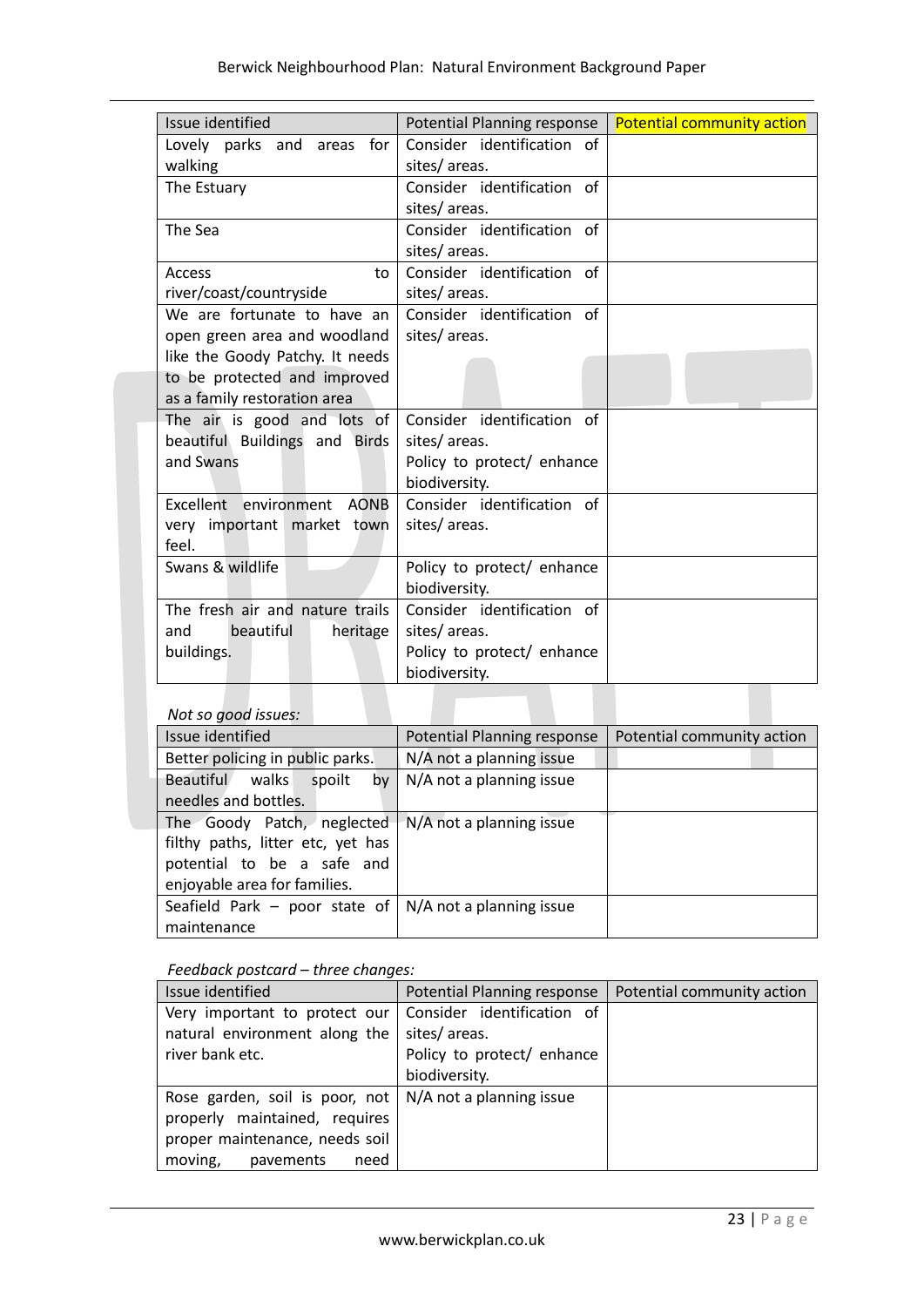| <b>Issue identified</b> | Potential Planning response   Potential community action |  |  |
|-------------------------|----------------------------------------------------------|--|--|
| improvements.           |                                                          |  |  |

*Areas of opportunity:*

| Issue identified               |      | Potential Planning response |              | Potential community action |  |  |
|--------------------------------|------|-----------------------------|--------------|----------------------------|--|--|
| Quayside                       | and  | riverside:                  |              | Consider identification of |  |  |
| Supporting                     |      | property                    | sites/areas. |                            |  |  |
| development for leisure uses   |      |                             |              |                            |  |  |
| New play park – for local kids |      |                             |              | Consider identification of |  |  |
|                                |      |                             | sites/areas. |                            |  |  |
| Riverside                      | path | in<br>poor                  |              | N/A not a planning issue   |  |  |
| condition, need tidying up.    |      |                             |              |                            |  |  |
| Outdoor seating - public open  |      |                             |              | N/A not a planning issue   |  |  |
| space                          |      |                             |              |                            |  |  |

# **Early engagement – key stakeholders**

5.4 Following the early engagement with the local community, initial discussions were held with a number of key stakeholders around a number of issues identified through the early engagement, particularly..... to add

### **Summary**

**5.5** Too add once section is complete.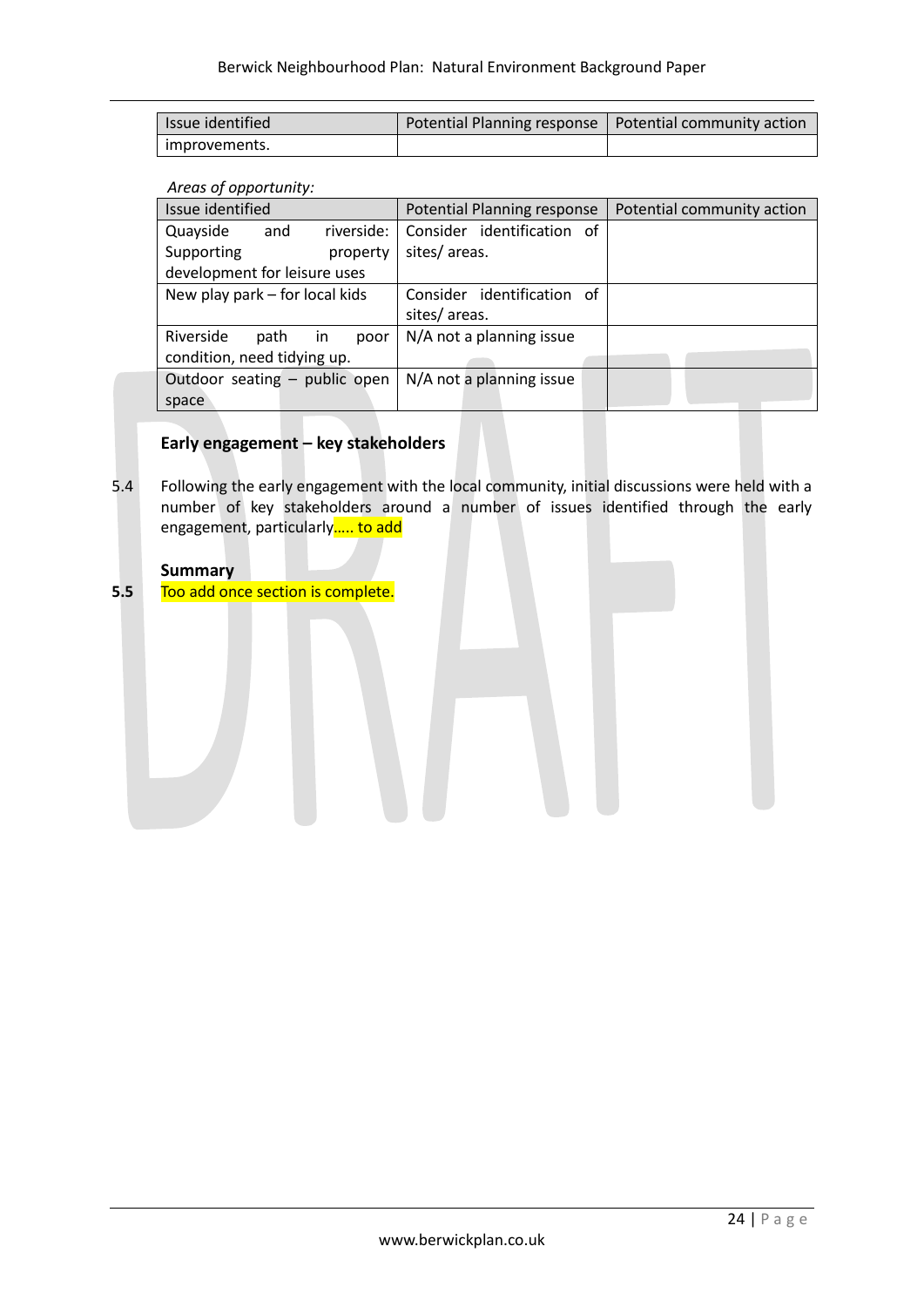# **6. Natural environment vision and objectives**

# **Background**

6.1 The early engagement with both the local community and key stakeholder has informed the preparation of a vision and objectives for the natural environment elements of the Neighbourhood Plan.

Vision

6.2 The vision for the natural environment of Berwick is that by 2032:

*'The vision for the natural environment of Berwick upon Tweed is that by 2032, there is recognition that our natural surroundings are something to be cherished, nurtured and protected, and that we are wholly dependent on them for our health and prosperity.*

*Visitors are drawn by the water quality, the air quality, the wildlife around us and in our waters, and the tranquillity, as well as by the stunning landscapes, the history and the culture.*

*Incremental loss, damage, or degradation is no longer tolerated: instead the natural environment is reinforced and the range of biodiversity is expanded wherever possible.*

*Businesses, visitors, and residents all benefit from the three-way interdependence between the built environment, the community, and the natural environment.*

*There is also a recognition that the natural environment does not stop at the neighbourhood boundaries – all of our actions within the plan area affect the wider environment far beyond our own back yard, and there will be policies in place to help ensure that a better local environment is not brought about simply by exporting our problems to somewhere else.'*

#### **Objectives**

- 6.3 To deliver the vision the following objectives have been identified:
	- **xxxxx**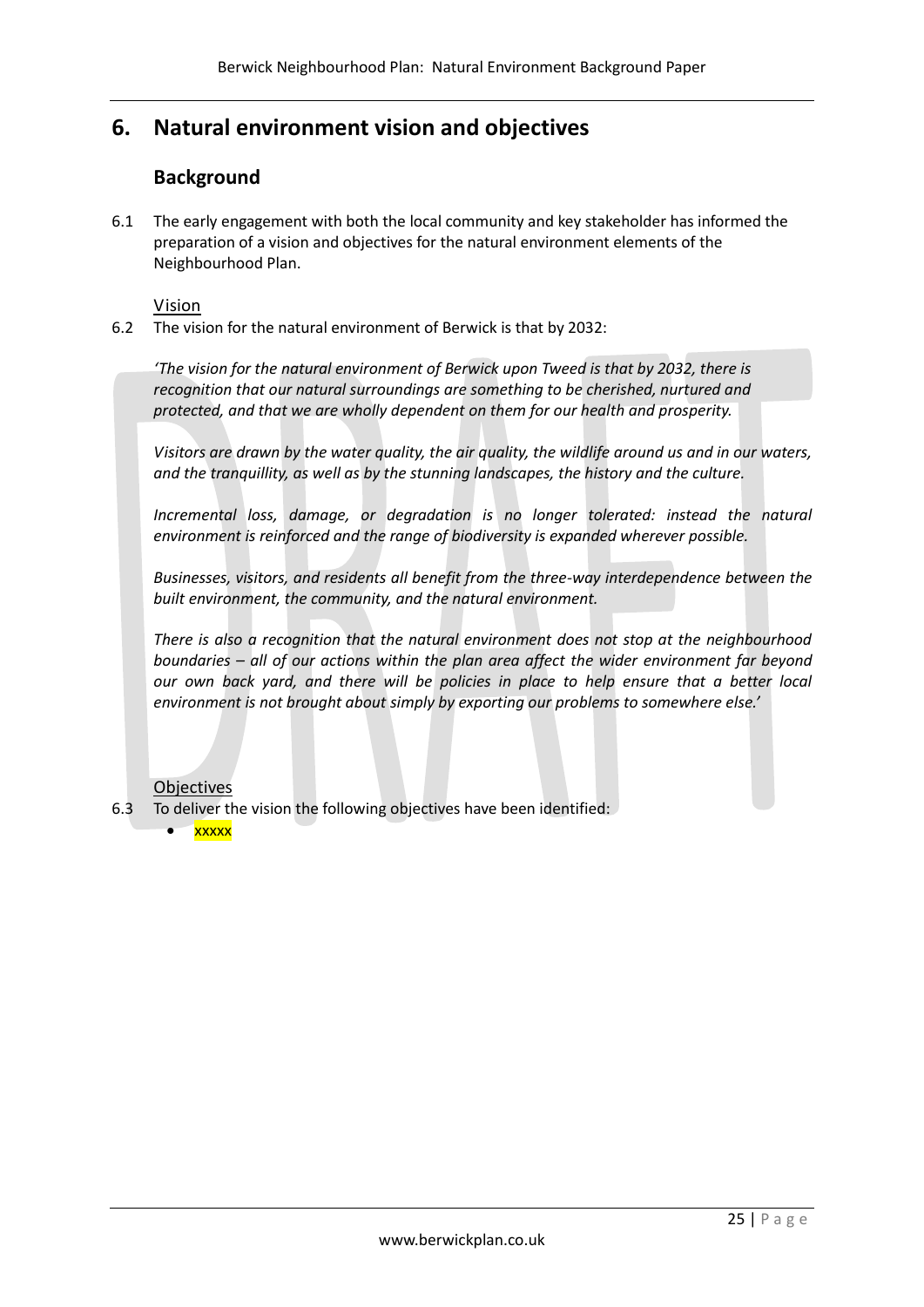# **7. Planning Policy Options**

# **Background**

- 7.1 The evidence review and feedback from early engagement has identified a number of potential planning issues for the Neighbourhood Plan to seek to address:
	- Plan positively for the creation, protection and enhancement of green infrastructure;
	- Ensure new development enhances the landscape of the Plan area;
	- **Ensure new development conserves biodiversity;**
	- Consider the allocation of Local Green Space/ Protected Open Space.
- 7.2 This section identifies potential planning policy options to address the issues identified above.

# **Issue 1: Natural Environment**

#### 7.3

- 1a: High level policy support for the creation, protection and enhancement of our natural environment.
- 1b: Option 1a plus undertake mapping exercise to identify area of our natural environment. to be identified within the Plan.

# **Issue 2: Landscape**

#### 7.4

- 2a: Utilise Northumberland level landscape character information to inform a high-level policy to ensure that new development conserves and enhances the special landscape characteristics of the Plan area;
- 2b: Identification of particular landscape areas for special consideration for policy development.

# **Issue 3: Biodiversity**

#### 7.5

- 3a. Utilise information available at a national/ county level to inform the preparation of a high-level policy to ensure that new development conserves the biodiversity value of the Plan area;
- 3b. Option 3a plus undertake more detailed local level studies to ensure the important biodiversity of the Plan area is appropriately recorded – consider local level designations such as wildlife corridors.

# **Issue 4: Local Green Space/ Protected Open Space**

7.6

- 4a. High level policy approach to ensure that new development provides an appropriate level of open space within it;
- 4b. Undertake an assessment of areas that could be considered for designation as local green space or protected open space.